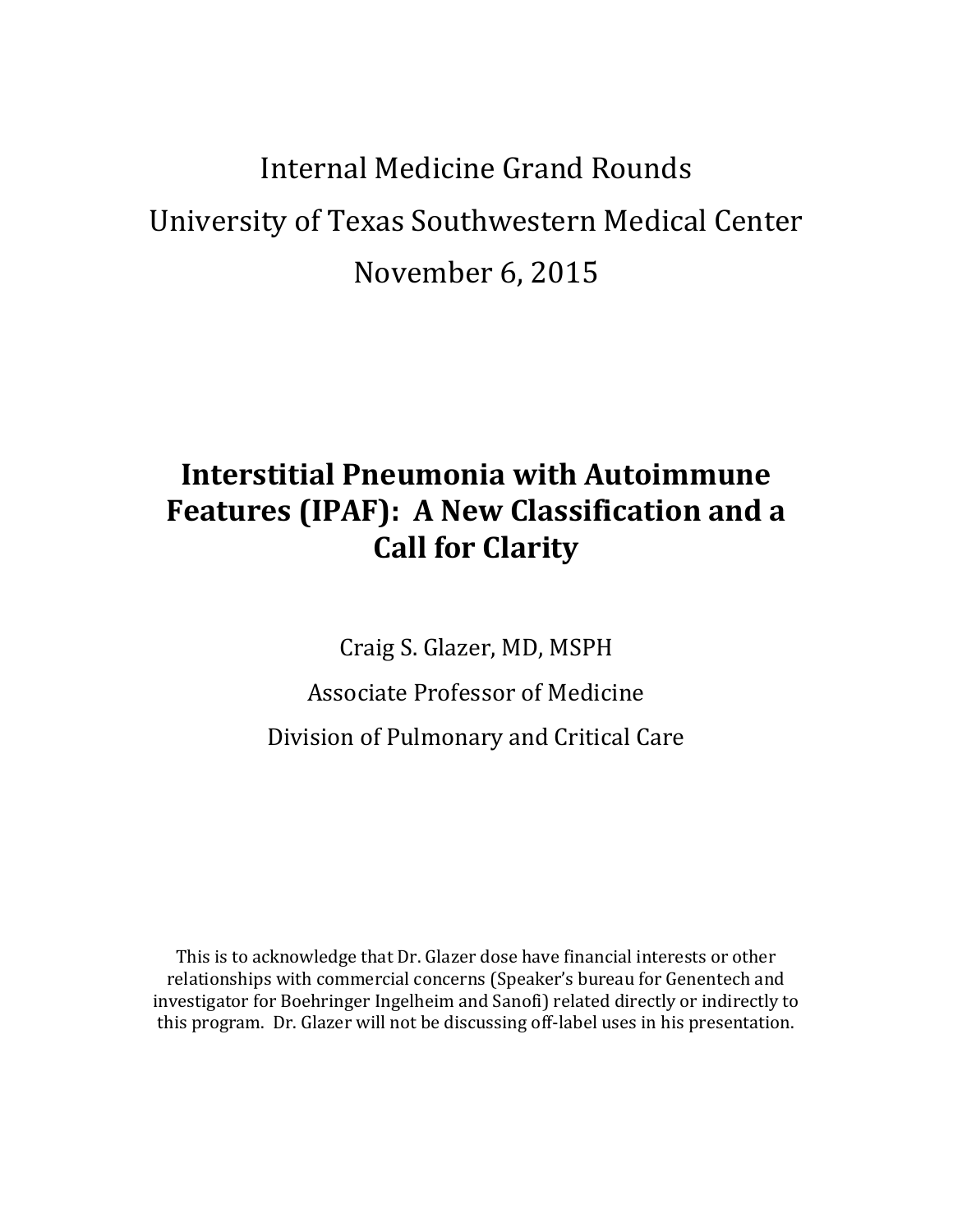#### **Purpose and Overview:**

The field of interstitial lung disease is challenging in many regards. One of the most important distinctions is differentiating idiopathic interstitial pneumonia and interstitial lung disease associated with connective tissue disease. This distinction can be especially difficult as there are a group of patients that have several features of a connective tissue disease but don't meet established diagnostic criteria. These patients occupy a gray zone between the two entities. The purpose of this presentation is to describe a new consensus criteria meant to classify the group of patients that occupy the gray zone between idiopathic interstitial pneumonia and interstitial pneumonia associated with well-defined connective tissue disease. It will start by reviewing the idiopathic interstitial pneumonias and then interstitial pneumonia secondary to connective tissue disease and discuss the importance of distinguishing the two. It will then review earlier attempts to codify the group of patients that don't seem to fit well in either category including the clinical characteristics and available outcomes data. It will then review the recently proposed consensus definition for this group and the proposed criteria. Finally, this presentation will review the justification for the components of the criteria and review the available preliminary data.

### **Objectives:**

- **1.** To understand the importance of distinguishing idiopathic interstitial pneumonia from interstitial pneumonia secondary to connective tissue disease.
- **2.** To describe a group of patients that have features of autoimmunity but do not meet established criteria for a connective tissue disease.
- **3.** To review prior attempts at classifying the patients who have some features of autoimmunity plus interstitial disease.
- **4.** To review the recent joint American Thoracic Society/European Respiratory Society consensus definition and diagnostic criteria for this group of patients.
- **5.** To understand the justifications for the diagnostic criteria chosen.

### **About the author:**

Dr. Glazer is an Associate Professor of Medicine in the Pulmonary and Critical Care Division at UT Southwestern Medical Center. Dr. Glazer has been on faculty since 2002. He graduated medical school at the University of Miami. He then completed his residency here at UT Southwestern and his fellowship at the University of Colorado Health Sciences Center and National Jewish Health. He is currently the medical director for the Pulmonary Specialty Clinic and the Co-Director of the UT Southwestern Interstitial Lung Disease Program. Dr. Glazer's research interests include interstitial lung disease epidemiology and therapy. Dr. Glazer also specializes in interstitial lung diseases secondary to occupational and environmental exposures.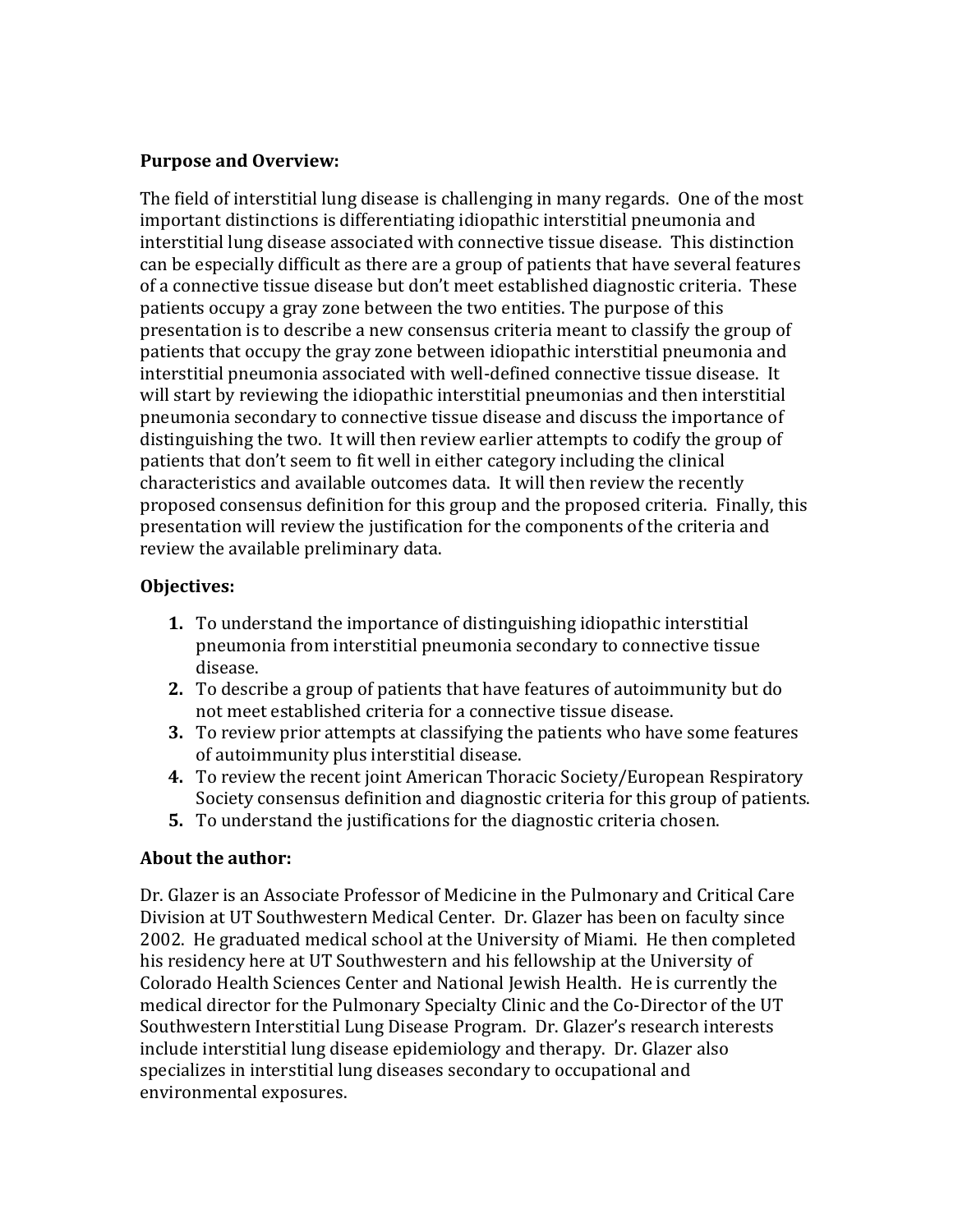#### **Abbreviations Key:**

- ILD interstitial lung disease
- CTD connective tissue disease
- CTD-ILD interstitial lung disease secondary to connective tissue disease
- UCTD undifferentiated connective tissue disease
- UIP usual interstitial pneumonia
- NSIP non-specific interstitial pneumonia
- OP organizing pneumonia
- IPF idiopathic pulmonary fibrosis (this is the name for idiopathic UIP)
- IIP idiopathic interstitial pneumonia
- DIP desquamative interstitial pneumonia
- LIP lymphocytic interstitial pneumonia
- RB-ILD respiratory bronchiolitis with interstitial lung disease
- AIP acute interstitial pneumonia (previously known as Hamman-Rich syndrome)
- IPAF interstitial pneumonia with autoimmune features
- LD-CTD lung dominant connective tissue disease
- RA rheumatoid arthritis
- SSc- scleroderma
- PM/DM –polymyositis/dermatomyositis
- MCTD mixed connective tissue disease
- SLE systemic lupus erythematosis
- HRCT high resolution CT of the chest
- HP hypersensitivity pneumonitis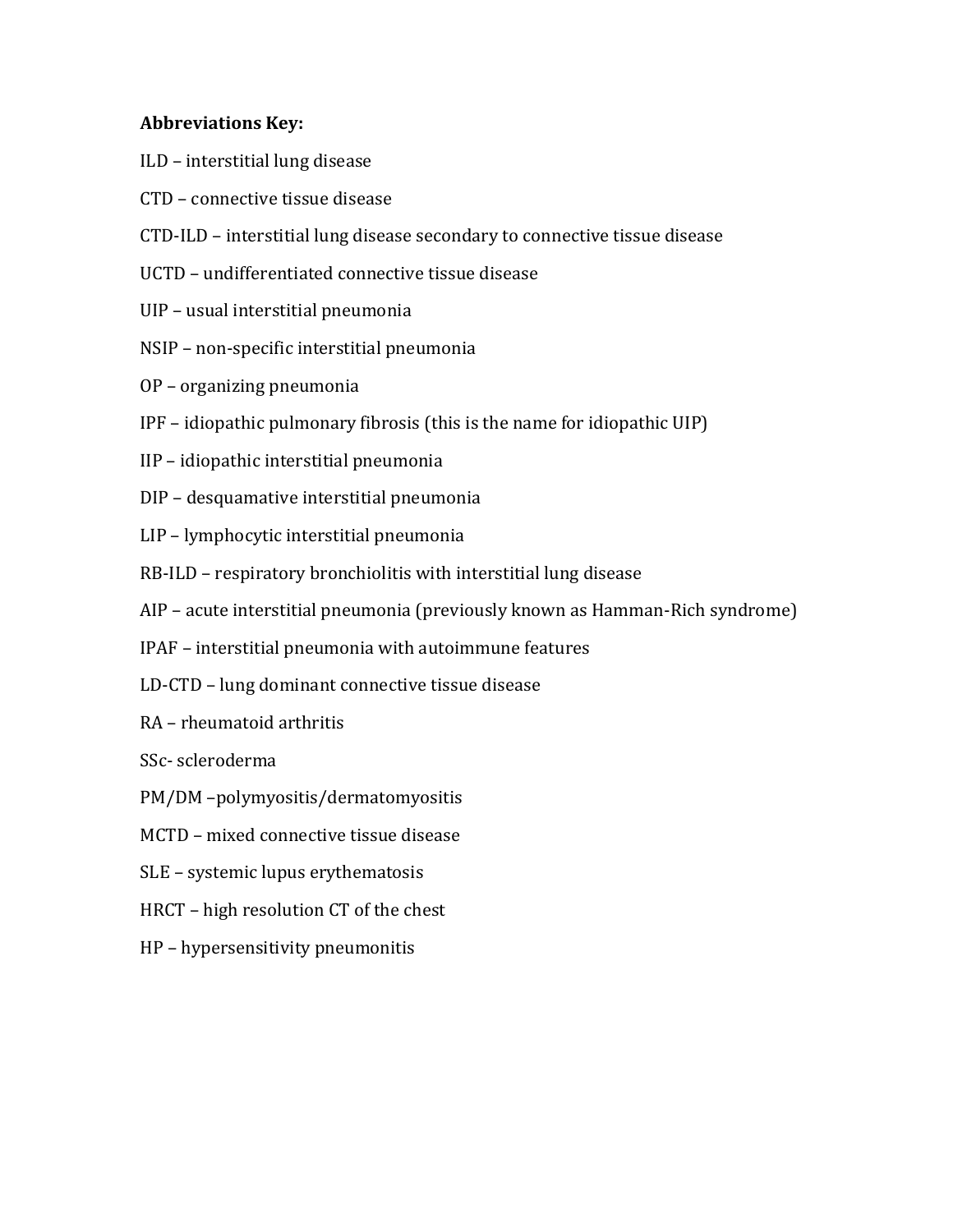#### **Introduction**

Interstitial lung disease (ILD) is a complex group of disorders with approximately 200 different causes. Ninety-five percent of those causes fall into one of the following categories: medication reactions, familial or genetic disease, connective tissue disease, granulomatous disease, occupational/environmental exposures, and idiopathic. The remaining 5% are considered unique entities and will not be discussed further.

The evaluation of patients presenting with ILD focuses on determining the most likely pathologic pattern and excluding known causes. This requires an exhaustive exposure history, family and medication history. One also searches for symptoms or physical exam signs of connective tissue disease and a full laboratory evaluation for autoantibodies is performed. If all of the above is unrevealing then a diagnosis of idiopathic interstitial pneumonia (IIP) becomes most likely.

One of the most important concepts in ILD is that the pathologies listed below are not pathognomonic for idiopathic disease. Every one of those pathologies has multiple potential causes (see table 1). However, some are more likely to be idiopathic than others. For example, the majority of patients with a UIP pattern have idiopathic disease while the opposite is true of NSIP, LIP and OP. As a result, the current gold standard for diagnosis is not biopsy but rather a multidisciplinary discussion between clinicians, thoracic radiologists and thoracic pathologists.

| Pathologic  | <b>CTD</b>     | Exposure       |               | Genetic    |
|-------------|----------------|----------------|---------------|------------|
|             |                |                | Drug          |            |
| Pattern     |                |                |               |            |
| <b>UIP</b>  | RA,            | HP (organic    | Macrodantin,  | Yes        |
|             | Scleroderma,   | antigen,       | amiodarone,   |            |
|             | PM/DM          | reactive       | chemotherapy, |            |
|             | Sjogren's      | chemicals),    | Radiation     |            |
|             |                | asbestos       |               |            |
| <b>NSIP</b> | Scleroderma,   | HP (organic    | Amiodarone,   | <b>Yes</b> |
|             | PM/DM,         | antigen,       | methotrexate, |            |
|             | Sjogren's, RA, | reactive       | rituximab,    |            |
|             | <b>SLE</b>     | chemicals)     | chemo         |            |
| <b>DIP</b>  | RA, SLE        | Tobacco,       | Sirolimus,    | Yes        |
|             |                | aluminum,      | marijuana,    |            |
|             |                | cobalt,        | chemotherapy  |            |
|             |                | asbestos, talc |               |            |

Table 1: Pathologic Patterns and their respective causes

## **Idiopathic Interstitial Pneumonia (IIP)**

The IIPs are typically named after their respective pathologic pattern; the only exception is idiopathic pulmonary fibrosis (IPF). IPF is diagnosed when the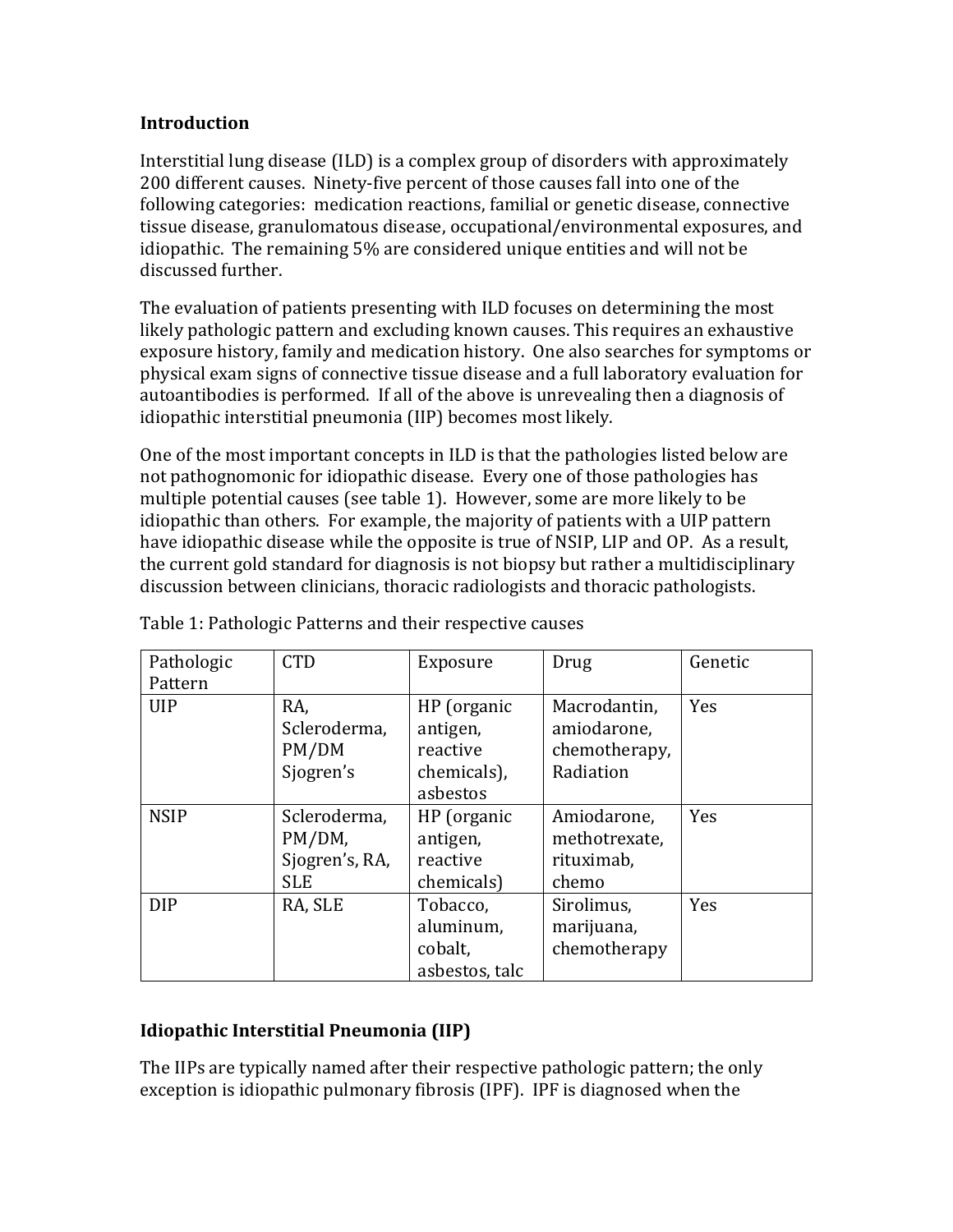underlying pathology is usual interstitial pneumonia (UIP) and all known causes are excluded. The most recent classification system is shown below:

#### TABLE 1. REVISED AMERICAN THORACIC SOCIETY/EUROPEAN **RESPIRATORY SOCIETY CLASSIFICATION OF IDIOPATHIC INTERSTITIAL PNEUMONIAS: MULTIDISCIPLINARY DIAGNOSES**

| Major idiopathic interstitial pneumonias            |  |
|-----------------------------------------------------|--|
| Idiopathic pulmonary fibrosis                       |  |
| Idiopathic nonspecific interstitial pneumonia       |  |
| Respiratory bronchiolitis-interstitial lung disease |  |
| Desquamative interstitial pneumonia                 |  |
| Cryptogenic organizing pneumonia                    |  |
| Acute interstitial pneumonia                        |  |
| Rare idiopathic interstitial pneumonias             |  |
| Idiopathic lymphoid interstitial pneumonia          |  |
| Idiopathic pleuroparenchymal fibroelastosis         |  |
| Unclassifiable idiopathic interstitial pneumonias*  |  |
|                                                     |  |

The frequency of each IIP varies by the study but IPF is by far the most common accounting for greater than 50% of the IIPs. In the most recent studies where patients with autoimmune features are excluded, IPF accounts for 70-80% of cases of IIP and idiopathic nonspecific interstitial pneumonia (NSIP) accounts for approximately 10%.(2) The recently described unclassifiable group is likely the second most common IIP accounting for 15-35% of cases depending on the trial.(3) This group of diseases is growing in importance as both the prevalence and mortality rate have increased dramatically over the last 15-20 years.(4, 5)

The prognosis of patients with an IIP depends upon the underlying pathology. IPF has the worst prognosis with an average survival of just over 3 years from the time of diagnosis. This is significantly worse than NSIP where the average survival is greater than 10 years.(6, 7) The unclassifiable group has a worse prognosis than NSIP also but it is not quite as poor as IPF.(3)

The therapy also varies by the pathologic pattern. NSIP, lymphocytic interstitial pneumonia (LIP) and organizing pneumonia (OP) are typically treated with immunosuppressants. In contrast, immunosuppressants are contraindicated in IPF as the recent PANTHER study showed they increase mortality compared to placebo.(8)

#### **Connective tissue disease related interstitial lung disease (CTD-ILD)**

Unlike the IIPs, which only affect the interstitium, the various connective tissue diseases can involve virtually any compartment of the respiratory system including the interstitium, the airways, the vasculature, the pleura and the respiratory muscles. The relative frequency with which each compartment is involved varies by the underlying CTD (see table 2). However, involvement of multiple compartments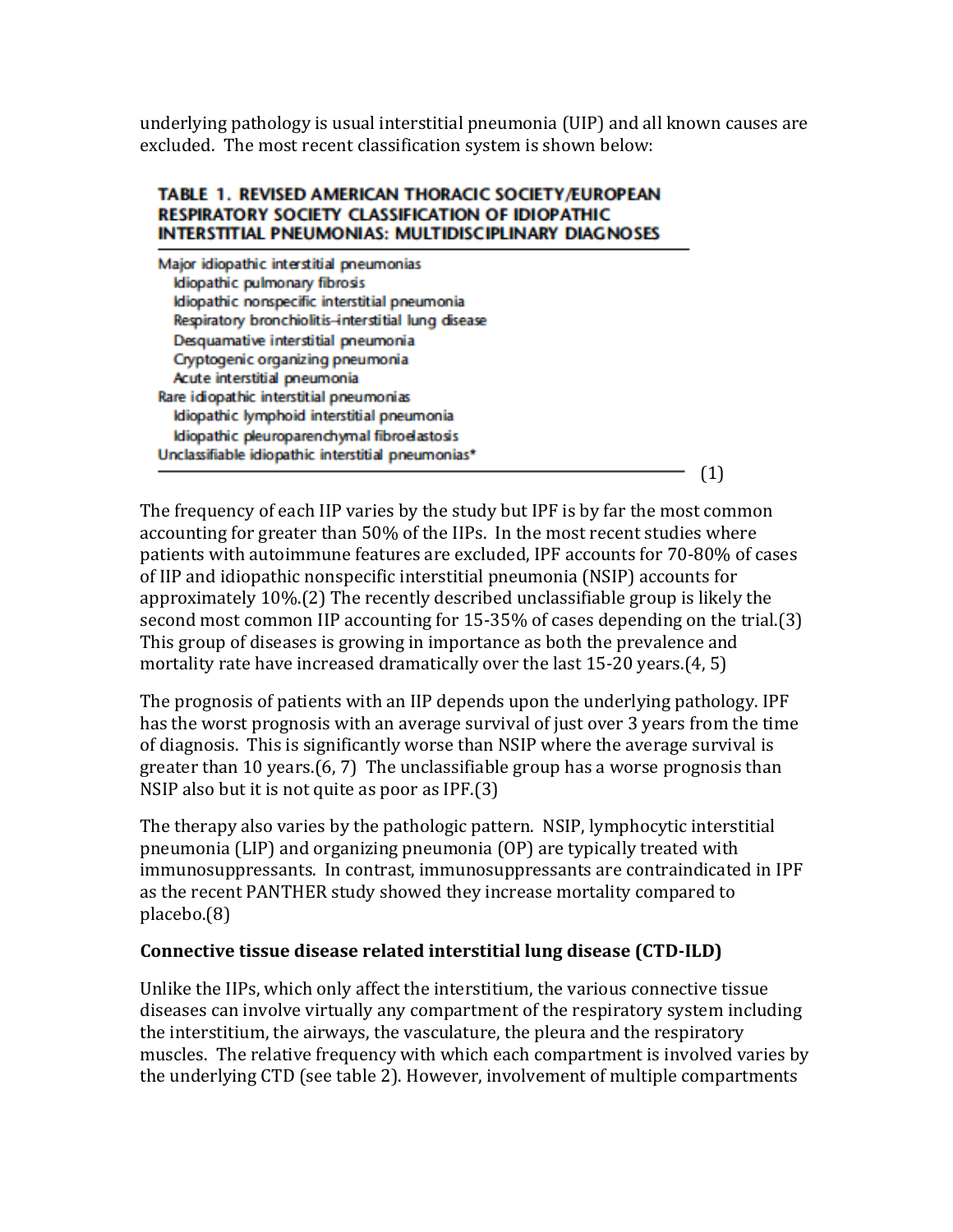in a single patient is common in CTD-ILD and is one of the distinguishing features from IIP.

|            | SSc                      | <b>RA</b>       | Sjogren's       | <b>MCTD</b>     | PM/DM   | <b>SLE</b> |
|------------|--------------------------|-----------------|-----------------|-----------------|---------|------------|
| ILD        | $+ + +$                  | $++$            | $^{\mathrm{+}}$ | $^{\mathrm{+}}$ | $+ + +$ |            |
| Airways    | ٠.                       | $++$            | $^{\mathrm{+}}$ |                 |         |            |
| Pleural    | $\overline{\phantom{a}}$ | $^{\mathrm{+}}$ |                 | ++              |         | $^{+++}$   |
| Vascular   | $+ + +$                  |                 |                 |                 |         |            |
| Hemorrhage | -                        |                 |                 |                 |         | ++         |

Table 2: Pulmonary Complications of CTD(9, 10)

A variety of pathologic subtypes occur in CTD-ILD including NSIP, UIP, OP, LIP, AIP and rarely DIP. The relative frequency of each pathologic pattern also varies by the underlying CTD. Overall, NSIP is the most frequent pathologic pattern and it is the most frequent pathology found in all of the above CTDs except for rheumatoid arthritis (RA). UIP is the most common underlying pathology in RA associated ILD accounting for 55-60% of cases. The frequency of clinically significant interstitial disease varies by the underlying CTD as well ranging from a high of 80% in scleroderma to 5-15% in RA. According to the American Thoracic Society guidelines diagnosing a CTD-ILD requires a patient meet American College of Rheumatology criteria for an underlying CTD, the presence of ILD and exclusion of other known causes of ILD like medication reactions and inhalational exposures.(1)

We have known for quite some time that patients with ILD secondary to a connective tissue disease have a better prognosis than those with IIP. However, the fact that NSIP is the most common underlying pathology in CTD-ILD only became apparent in the last 15 years. As idiopathic NSIP has a better prognosis than IPF this raises the possibility that the improved prognosis in CTD is simply a result of the difference in the dominant pathologic pattern. Studies over the last 8 years have answered that question. The most frequently cited study is by Park et al who studied several hundred patients all of whom had surgical lung biopsy. Their data clearly showed that patients with UIP secondary to CTD have a markedly better prognosis than IPF. In addition, their data showed that the pathologic pattern did not influence prognosis in CTD-ILD (see figure).(11) In that study, idiopathic NSIP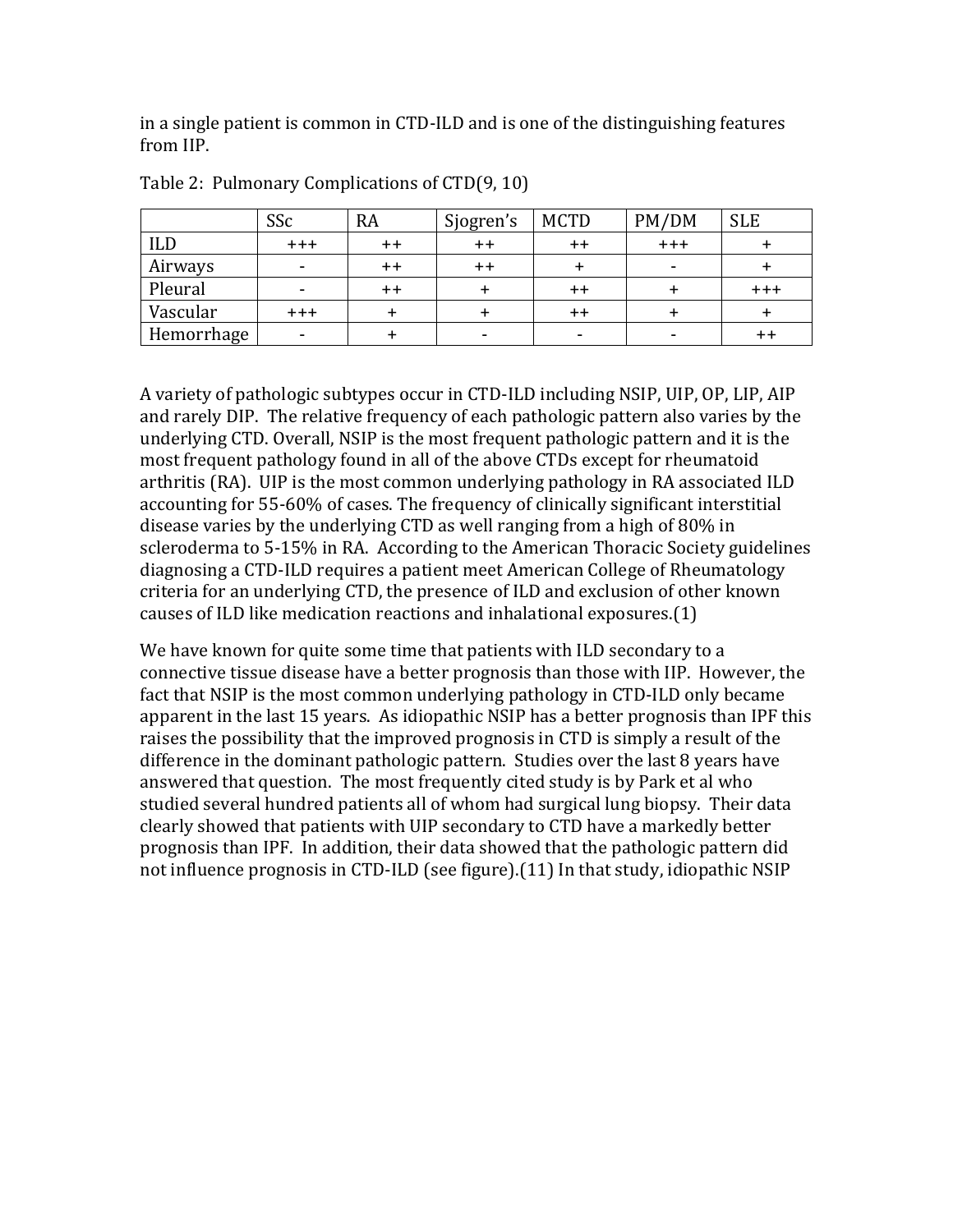

most other studies show that CTD-ILD related NSIP has a better prognosis than idiopathic NSIP.(12) Additional studies have since confirmed UIP secondary to CTD has a significantly better prognosis than IPF.(13, 14) The only possible exception is UIP secondary to RA. Some studies show a similar prognosis for IPF and RA-UIP. Others show that RA-UIP has a better outcome than IPF but confirm a worse prognosis than UIP associated with other CTDs.(14, 15)

There is very limited clinical trials data to guide therapy of CTD-ILD and virtually all of the existing data is in ILD associated with scleroderma. The 2 multicenter randomized controlled trials available compared Cytoxan to placebo and found that treated patients tended to stabilize or improve slightly while the untreated patients continued to progress.(16, 17) The absence of marked improvement is not surprising as the available therapies cannot reverse fibrosis and most scleroderma patients have fibrotic NSIP. Cytoxan, by limiting the immune mediated lung injury, thus helps prevent lying down of additional scar. The best available data for the other CTD-ILDs is a retrospective cohort trial of mycophenolate mofetil that showed the PFT trend was to decline prior to initiation followed by slow gradual improvement on therapy.(18) A follow-up double blind randomized placebo controlled multicenter trial in scleroderma ILD comparing mycophenolate and cyclophosphamide was recently completed but the results are not yet published. The current standard of care for CTD-ILD is thus therapy with a combination of prednisone and a steroid sparing agent, typically mycophenolate, azathioprine or cyclophosphamide.

#### **CTD-ILD versus IIP**

The above discussion highlights several important differences between IIP and CTD-ILD. First, the prognosis is clearly different and finding an underlying CTD identifies a patient with a vastly better prognosis. In addition, the evaluation of ILD in a CTD patient is different than in IIP. Since the underlying pathology does not affect prognosis or therapy in CTD, surgical lung biopsy to define the pathologic pattern is rarely employed. In contrast, surgical lung biopsy is required in the majority of patients with IIP because less invasive biopsies do not provide an adequate sample for diagnosis and the HRCT findings are only specific enough in a minority of patients. A surgical lung biopsy is thus necessary to define the pathologic pattern in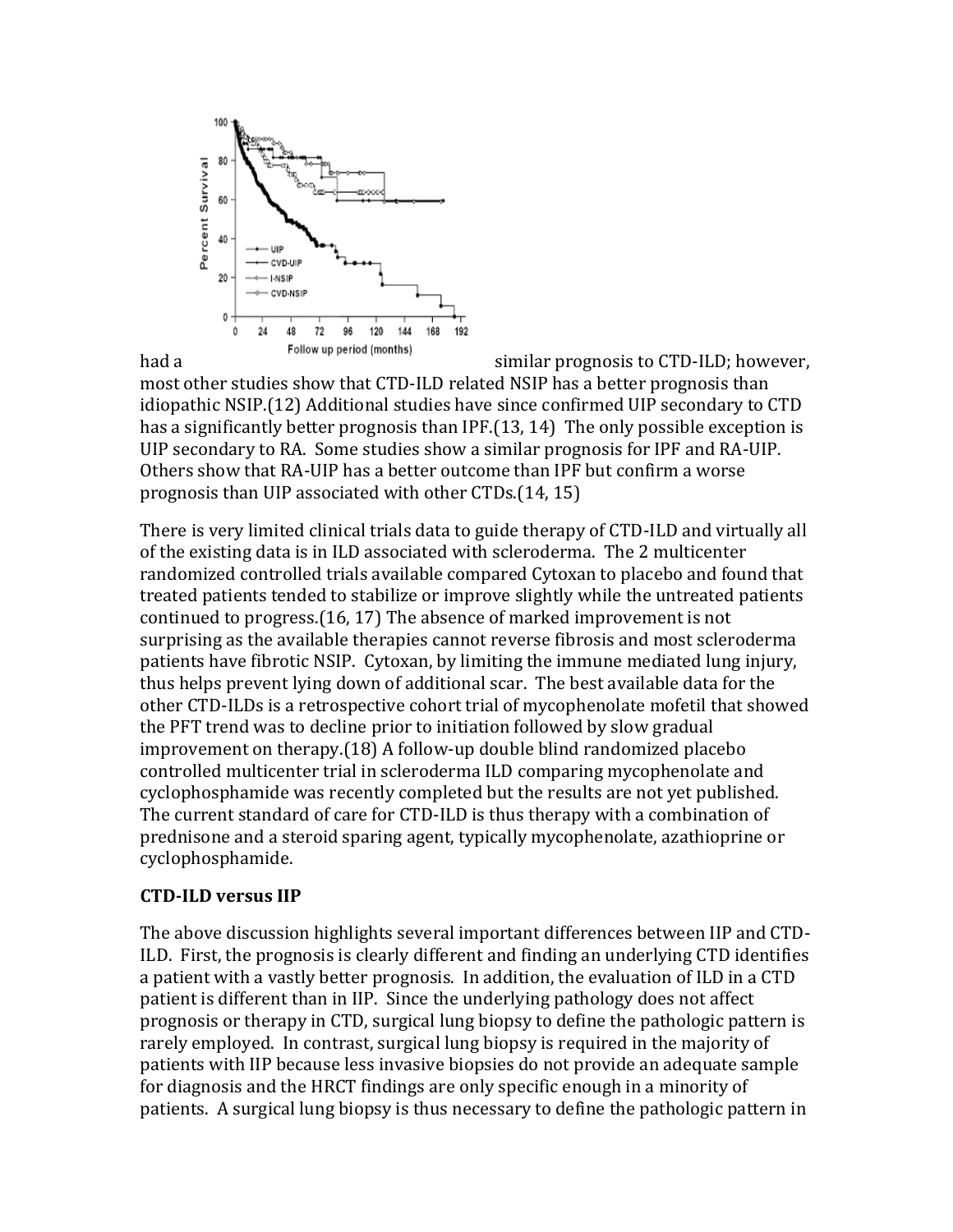order to guide therapeutic decisions and discussions about prognosis in patients with an IIP. Finally, the therapeutic standard of care for CTD-ILD is contraindicated in IPF, which accounts for the majority of IIP patients. It is thus critically important to differentiate the two conditions.

## **Case Study**

KP is a 48 year old woman with a past history of fibromyalgia, gastroesophageal reflux and hypertension who presents with 5 years of cough and more recently mild exertional dyspnea. Interstitial changes were discovered after she had an abdominal CT to evaluate abdominal pain. A subsequent high-resolution chest CT confirmed ILD in a pattern most consistent with fibrotic NSIP. Her review of systems was significant for puffy fingers, Raynaud's, prolonged morning stiffness in her hands, and a malar photosensitive rash. Her exam revealed puffy fingers, Raynaud's and crackles. Her lung function had moderate restriction and a severely reduced DLCO. As the DLCO was lower than expected for the amount of interstitial disease on her HRCT an echocardiogram was obtained and suggested pulmonary hypertension. A cardiac catheterization then confirmed severe pulmonary arterial hypertension, group 1. Her autoimmune serologies showed an ANA of 1:1280 but her ENA, RF, CCP, Ds-DNA, anti-centromere antibody and an extended myositis profile were negative.

This case illustrates a frequent clinical problem. She has several features of autoimmune disease including Raynaud's, prolonged morning stiffness, puffy fingers, photosensitive rash, multicompartment pulmonary involvement (interstitium and vasculature) and a markedly elevated ANA. Despite this, she does not meet criteria for a defined connective tissue disease. She comes closest to scleroderma but only has 7 of the 9 points required for diagnosis.{van den Hoogen, 2013 #65} She occupies what I will refer to as a gray zone between IIP and CTD-ILD. Does she have a prognosis similar to one or the other or is her prognosis something in between? Will she respond to immunosuppressants like CTD-ILD or should she have a biopsy to exclude UIP? Other patients have fewer features but still some that suggest autoimmunity. If there is a difference between the gray zone patients and IIP/CTD-ILD patients where should the line defining the gray zone be drawn? These are unanswered questions but over the last 8 years several groups of investigators have attempted to classify and study this group of patients in order to obtain answers.

### **Kinder et al. and UCTD**

The first attempt to classify the patients in the gray zone was published by Kinder et al in 2007.(19) They used the term undifferentiated connective tissue disease to refer to ILD patients in the gray zone and their diagnostic criteria are shown below. They found that 37% of the patients previously classified as IIP met their proposed diagnostic criteria. The patients that satisfied the criteria were younger, more likely to be female and NSIP was the most frequent suspected pathology. Eighty seven percent of patients with biopsy confirmed NSIP satisfied the criteria. This led the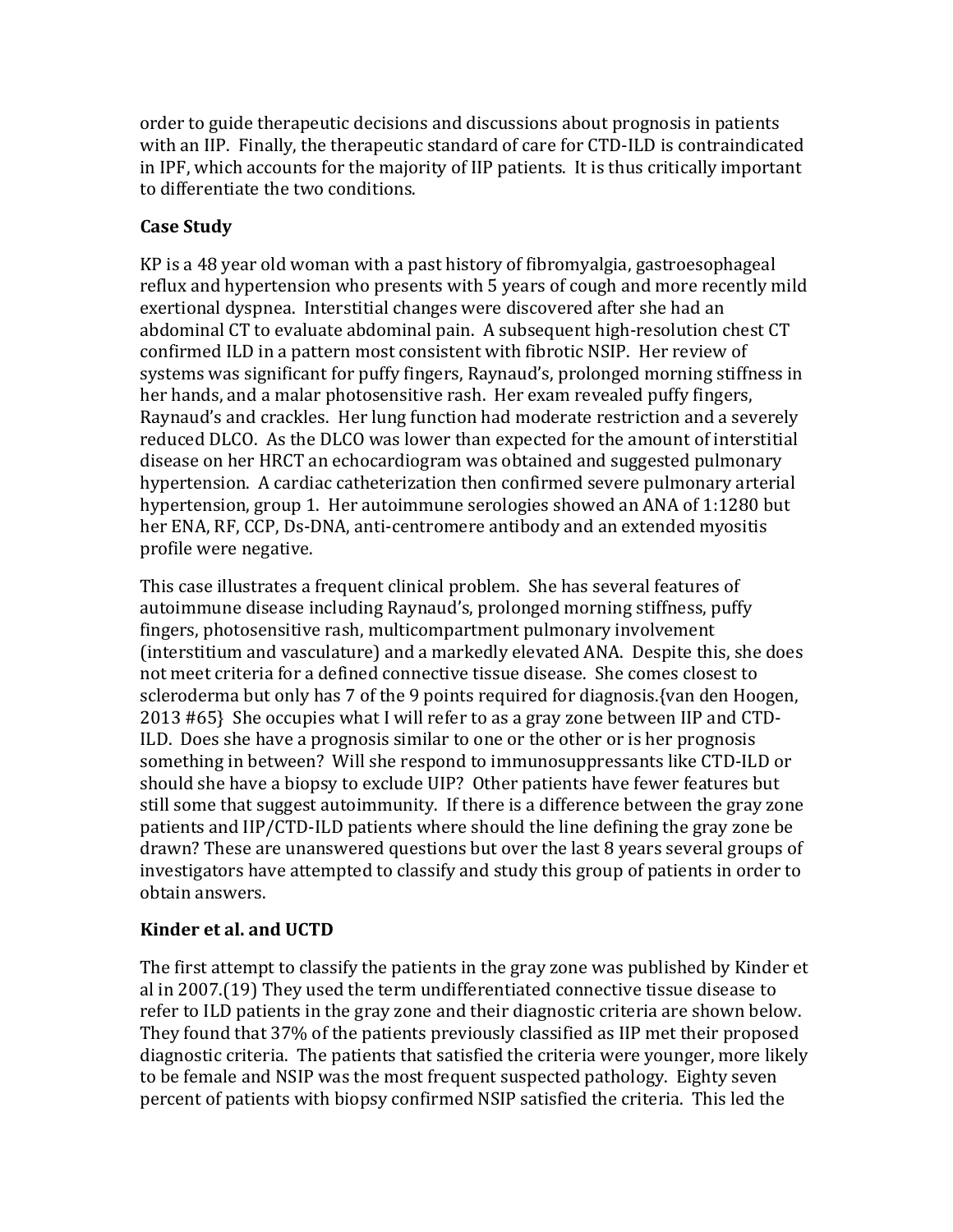authors to propose that NSIP itself is a manifestation of autoimmunity. In a followup study they showed that the patients who met their criteria had better outcomes than IPF.(20) This was criticized due to the known prognostic difference between IPF and NSIP. However, other investigators testing different patient populations showed a

TABLE 1. DIAGNOSTIC CRITERIA FOR PATIENTS WITH UNDIFFERENTIATED CONNECTIVE TISSUE DISEASE\*

| Diagnostic Criteria                                              | Presence of                                             |  |  |  |  |
|------------------------------------------------------------------|---------------------------------------------------------|--|--|--|--|
| Symptoms associated with                                         | At least one of the following symptoms:                 |  |  |  |  |
| connective tissue disease                                        | 1. Raynaud's phenomenon                                 |  |  |  |  |
|                                                                  | 2. Arthralgias/multiple joint swelling                  |  |  |  |  |
|                                                                  | 3. Photosensitivity                                     |  |  |  |  |
|                                                                  | 4. Unintentional weight loss                            |  |  |  |  |
|                                                                  | 5. Morning stiffness                                    |  |  |  |  |
|                                                                  | 6. Dry mouth or dry eyes (sicca features)               |  |  |  |  |
|                                                                  | 7. Dysphagia                                            |  |  |  |  |
|                                                                  | 8. Recurrent unexplained fever                          |  |  |  |  |
|                                                                  | 9. Gastroesophageal reflux                              |  |  |  |  |
|                                                                  | 10. Skin changes (rash)                                 |  |  |  |  |
|                                                                  | 11. Oral ulceration                                     |  |  |  |  |
|                                                                  | 12. Nonandrogenic alopecia                              |  |  |  |  |
|                                                                  | 13. Proximal muscle weakness                            |  |  |  |  |
| Evidence of systemic inflammation<br>in the absence of infection | Positive findings for at least one of the<br>following: |  |  |  |  |
|                                                                  | 1. Antinuclear antigen                                  |  |  |  |  |
|                                                                  | 2. Rheumatoid factor                                    |  |  |  |  |
|                                                                  | 3. Anti-SCL 70 antibody                                 |  |  |  |  |
|                                                                  | 4. SS-A or SS-B                                         |  |  |  |  |
|                                                                  | 5. Jo-1 antibody,                                       |  |  |  |  |
|                                                                  | 6. Sedimentation rate ( $>$ two times                   |  |  |  |  |
|                                                                  | normal), C-reactive protein                             |  |  |  |  |

significantly better prognosis than idiopathic NSIP if the proposed criteria are satisfied (see below).(12, 21) These trials also showed UCTD patients were younger and more likely to be female. However, the frequency with which NSIP patients satisfied the above criteria was much lower, 38% and 46%, respectively.



However, when the Kinder criteria were applied to a population whose pathology was UIP (by CT or biopsy) there was no difference in outcome between UCTD-UIP and IPF.(22)

The Kinder label and criteria have both been criticized. Rheumatologists use the term undifferentiated connective tissue disease to refer to a group of patients with symptoms and serology consistent with autoimmunity but who don't meet ACR criteria. They have minimal visceral involvement and tend to follow a benign course. The patients in the Kinder study had visceral involvement by definition and a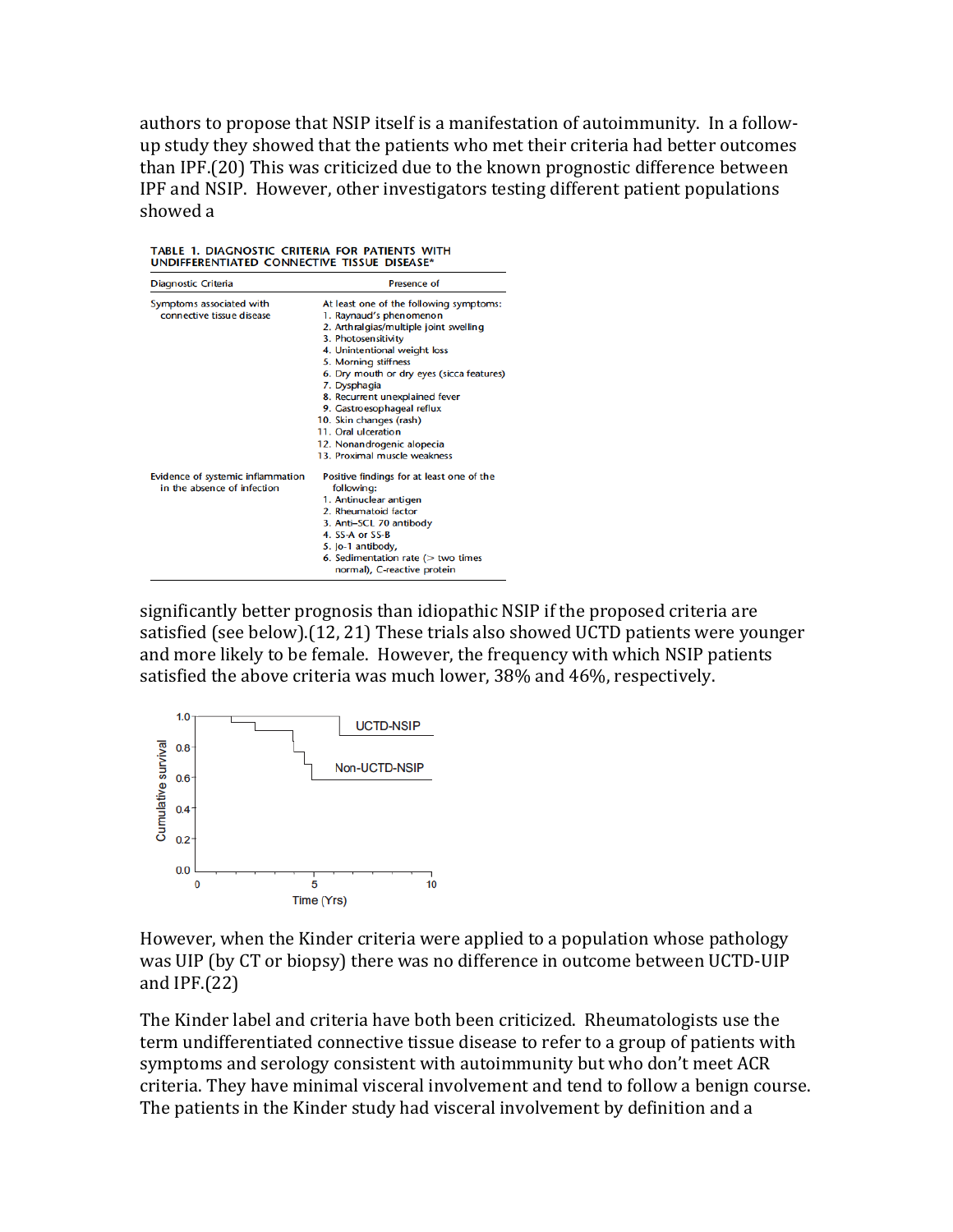significant percentage do not have a benign course, as described above. In addition, the specificity of the criteria is questionable. For example, a 60 year old man with GERD and an ANA of 1:40 would be defined as UCTD. Studies have previously shown that over 20% of normal individuals will have an ANA positive in that range and a similar percentage of patients in that age range have GERD.(23) There is thus a significant chance for misclassification with these criteria.

#### **Other proposed criteria and names**

Several other investigators have proposed different criteria and names to address these problems. All of these studies were retrospective cohort trials similar to Kinder using the ILD populations at each respective center. These criteria are summarized in the table below.(24) Vij et al. used the term autoimmune featured interstitial lung disease (AIF-ILD) and proposed criteria similar to Kinder but added some more specific antibodies and changed the ANA cutoff of to greater than or equal to 1:160.(25)

**Table 1** Four criteria for interstitial pneumonia with features of autoimmune disease.

| A Presence of interstitial lung disease (all criteria)                                                                                     |                           |                           |                             |  |  |  |  |  |
|--------------------------------------------------------------------------------------------------------------------------------------------|---------------------------|---------------------------|-----------------------------|--|--|--|--|--|
| B. Absence of other underlying cause for lung disease, including a defined connective tissue disease (all criteria)                        |                           |                           |                             |  |  |  |  |  |
| C. Clinical criteria (at least one of the following)                                                                                       |                           |                           |                             |  |  |  |  |  |
| Kinder criteria [4]                                                                                                                        | Vij criteria [5]          | Corte criteria [6]        | Fischer criteria [7]        |  |  |  |  |  |
| Raynaud's                                                                                                                                  | Raynaud's                 | Raynaud's                 | None required               |  |  |  |  |  |
| Arthralgia/multiple joint swelling                                                                                                         | Arthralgia/joint swelling | Arthralgia/joint swelling |                             |  |  |  |  |  |
| <b>Morning stiffness</b>                                                                                                                   | <b>Morning stiffness</b>  | <b>Morning stiffness</b>  |                             |  |  |  |  |  |
| <b>Sicca</b>                                                                                                                               | Sicca                     | Sicca                     |                             |  |  |  |  |  |
| Proximal muscle weakness                                                                                                                   | Proximal muscle weakness  | Proximal musde weakness   |                             |  |  |  |  |  |
| Photosensitivity                                                                                                                           | Photosensitivity          |                           |                             |  |  |  |  |  |
| <b>Weight loss</b>                                                                                                                         | <b>Weight loss</b>        |                           |                             |  |  |  |  |  |
| <b>Dysphagia</b>                                                                                                                           | <b>Dysphagia</b>          |                           |                             |  |  |  |  |  |
| Gastroesophageal reflux                                                                                                                    | Gastroesophageal reflux   |                           |                             |  |  |  |  |  |
| Skin changes/rash                                                                                                                          | Rash                      |                           |                             |  |  |  |  |  |
| <b>Oral ulcers</b>                                                                                                                         | Oral ulcers               |                           |                             |  |  |  |  |  |
| <b>Recurrent fevers</b>                                                                                                                    | Hand ulcers               |                           |                             |  |  |  |  |  |
| Alopecia (non-androgenic)                                                                                                                  | Leg or foot swelling      |                           |                             |  |  |  |  |  |
| D. Serologic criteria (at least one positive serology of the following)                                                                    |                           |                           |                             |  |  |  |  |  |
| Kinder criteria                                                                                                                            | Vij criteria              | Corte criteria            | Fischer criteria            |  |  |  |  |  |
| ANA (any titer)                                                                                                                            | ANA > 1:160               | ANA (high titer)          | ANA > 1:320                 |  |  |  |  |  |
| RF (any titer)                                                                                                                             | RF (any titer)            | RF (high titer)           | RF (>60)                    |  |  |  |  |  |
| Anti-Sd-70                                                                                                                                 | Anti-Sd-70                | Anti-Scl-70               | Anti-Scl-70                 |  |  |  |  |  |
| Anti-Ro (SSA)                                                                                                                              | Anti-Ro (SSA)             | Anti-Ro (SSA)             | Anti-Ro (SSA)               |  |  |  |  |  |
| Anti-La (SSB)                                                                                                                              | Anti-La (SSB)             | Anti-La (SSB)             | Anti-La (SSB)               |  |  |  |  |  |
| Anti-Jo1                                                                                                                                   | Anti-Jo1                  | Anti-Jo1                  | Anti-Jo1 or other anti-tRNA |  |  |  |  |  |
| ESR or CRP > 2x normal                                                                                                                     | <b>ANCA</b>               | Anti-Centromere           | Anti-RNP                    |  |  |  |  |  |
|                                                                                                                                            | Anti-RNP                  | Anti-RNP                  | Anti-Smith                  |  |  |  |  |  |
|                                                                                                                                            | Anti-Smith                | Anti-Smith                | Anti-CCP                    |  |  |  |  |  |
|                                                                                                                                            | Anti-CCP                  |                           | Anti-ds-DNA                 |  |  |  |  |  |
|                                                                                                                                            | Anti-ds-DNA               |                           |                             |  |  |  |  |  |
|                                                                                                                                            | <b>Elevated aldolase</b>  |                           |                             |  |  |  |  |  |
|                                                                                                                                            | <b>Elevated CK</b>        |                           |                             |  |  |  |  |  |
| E. Pathologic criteria (Fischer criteria only: instead of a positive serology, presence of two or more of the following on histopathology) |                           |                           |                             |  |  |  |  |  |
| Lymphoid aggregates with germinal centers                                                                                                  |                           |                           |                             |  |  |  |  |  |
| <b>Extensive pleuritis</b>                                                                                                                 |                           |                           |                             |  |  |  |  |  |
| Prominent plasmacytic infiltrates                                                                                                          |                           |                           |                             |  |  |  |  |  |

Dense perivascular collagen

Abbreviations: ANA, antinuclear antibody; ANCA, anti-neutrophil cytoplasmic antibody; CCP, cyclic citrullinated peptide; CK, creatinine kinase; CRP, C-reactive protein; ds-DNA, double-stranded deoxyribonudeic acid; ESR, erythrocyte sedimentation rate; RF, rheumatoid factor; RNP, ribonucleoprotein; tRNA, transfer ribonucleic acid.

Corte et al. used the term UCTD but proposed much stricter criteria with an ANA cutoff of greater than or equal to 1:320 and an RF of two times normal and they limited their clinical findings to things more strongly associated with CTD.(26) Fischer et al proposed a set of criteria but didn't apply it to their ILD population. They proposed the term lung-dominant CTD (LD-CTD).(27) Their criteria did not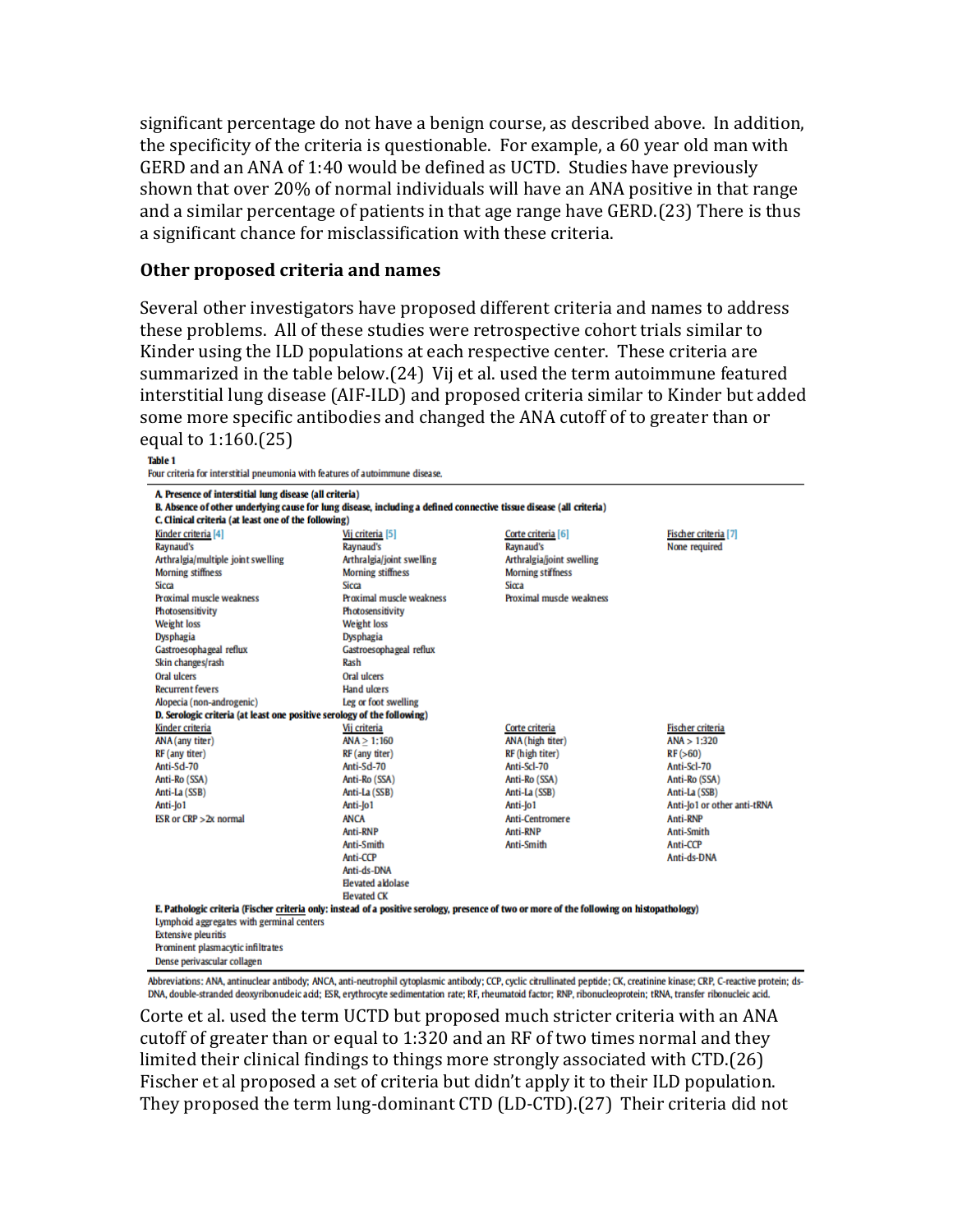require and signs or symptoms but focused instead on more specific serologies and added certain pathologic criteria thought to be more common in CTD-ILD than IIP.

Not surprisingly, the results vary in each of these studies. However, all of them found that patients that met their proposed definitions were younger and more likely to be female. Vij et al. found that 50% of their IIP patients satisfied the criteria they proposed. Unlike the Kinder trial, UIP was the most frequent pathologic pattern accounting for 62% of cases. Overall there was no difference in survival between those they called autoimmune featured ILD and IPF as shown below.



However, they did show that each titer increase in ANA had a hazard ratio for mortality of 0.81 (0.67-0.99) and when the ANA was at least 1:1280 survival was improved in the autoimmune featured group.(25)

Fischer did not apply their proposed criteria to their own population. However, another group did apply them to a group of 118 consecutively diagnosed UIP patients.(28) They found that CTD and lung dominant CTD (LD-CTD), as proposed by Fischer, each accounted for 15% of the patients and the remainder had IPF. Clinically, the LD-CTD patients resembled the CTD patients.



The survival of curve of the LD-CTD group

appears to be somewhere between the two well- characterized groups but given the small numbers statistical significance was not achieved.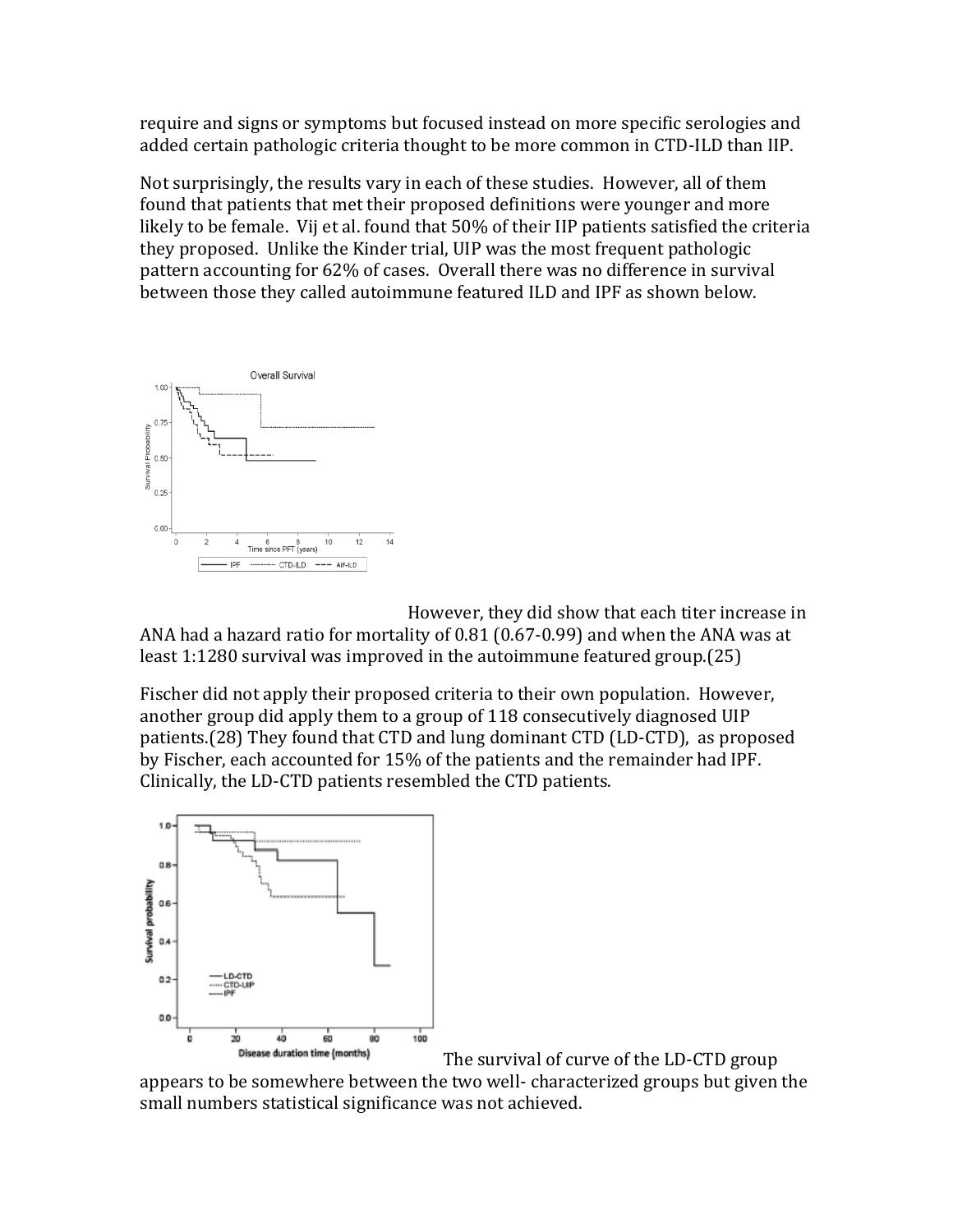Corte et al. applied their criteria to a group of 101 patients with biopsy proven NSIP or UIP.(26) 21% of the total met the definition they proposed and 2/3 of those had NSIP. In this study, 31% of the patients with NSIP and 13% of those with UIP met their proposed criteria. They also did not find a difference in survival between the groups. However, two other investigators also looked at the Corte criteria compared to idiopathic disease. Moua et al from the Mayo clinic restricted their analysis to those with UIP. They had a much larger sample size and found a statistically significant improvement in survival versus IPF if Corte's definition for UCTD was met. In fact the UCTD patients in this trial had similar outcomes to the other CTDs, excluding RA, and better outcomes than those with RA.(29)

Assayag et al from UCSF identified 119 patients with either UIP or NSIP diagnosed between 2005 and 2010. They applied all 4 of the above sets of criteria to the same population. They found a statistical trend to improvement in survival with all of the criteria on univariate analysis. However, on multivariate analysis only the Corte criteria achieved a statistically significant improvement in mortality compared to idiopathic disease.(24) They also found relatively wide variability in the percent of patients meeting the various criteria and incomplete overlap as shown below:(24)



#### **Summary of previously proposed criteria**

In summary, the above criteria all show that a significant fraction of the patients that are classified as idiopathic according to current guidelines have an autoimmune flavor, or to put it another way, occupy the gray zone between IIP and CTD-ILD.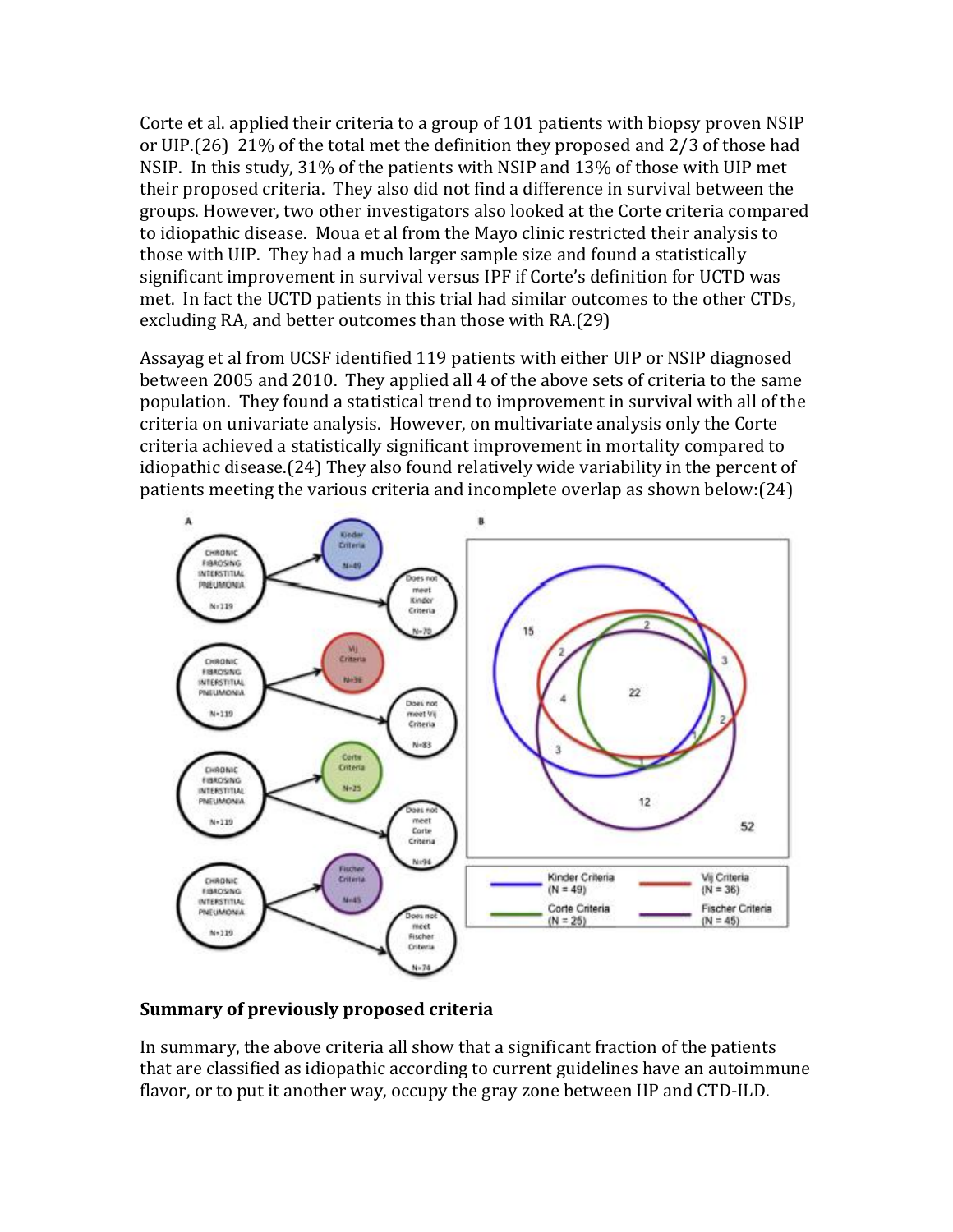These patients tend to be younger and are more likely to be female. However, the varying definitions limit our ability to interpret the existing data. As a result, the relevance of the gray zone to outcome is unclear. Thus far it appears that the pathologic pattern may affect prognosis as in IIP. NSIP patients that meet the broader definition appear to have a better prognosis than those with idiopathic disease but UIP patients do not. In contrast, UIP patients meeting the most specific of the available definitions appear to have a better prognosis. Whether or not this is due to a difference in the effects of immunosuppressants in this population or to the underlying disease is unknown. In addition, the existing data is hampered by the referral bias inherent in all these single center retrospective studies. Larger multicenter trials are required to answer the questions surrounding this group of patients but our ability to conduct those trials is limited by the absence of a consensus definition.

#### **Interstitial Pneumonia with Autoimmune Features (IPAF)**

The American Thoracic Society thus worked with the European Respiratory Society to develop a consensus label (above) and set of diagnostic criteria.(30) The committee included representatives from all the above sites plus additional pulmonologists and rheumatologists with expertise in the area and their goal was to develop a uniform name and classification criteria to serve as a platform for future research. Their criteria are below (see next page).(30)

They divided the criteria into 3 domains; clinical, serologic and morphologic. To qualify for an IPAF designation the patient must have ILD by HRCT or surgical lung biopsy. Known alternative etiologies including genetic lung disease, ILD secondary to medication or occupational/environmental exposures have to be excluded. In addition the patient cannot meet established criteria for a defined connective tissue disease. They then have to have one feature from at least two of the proposed domains. This morphologic domain can by defined by a suggestive radiology pattern by HRCT or by biopsy. The reason is that CT can be highly suggestive or actually diagnostic of the underlying pathology if certain features are seen. Additional supplemental pathology findings that satisfy the criteria for patient with UIP (they aren't necessary for NSIP, OP or LIP) include lymphoid aggregates with germinal centers and diffuse lymphoplasmacytic infiltration. The reasons for that will be discussed below. Finally, multi-compartment involvement satisfies the criteria for the morphologic domain for the reasons described above. These include any of the following in addition to the interstitial pneumonia: pleural or pericardial disease, unexplained intrinsic airways disease or unexplained pulmonary vascular involvement.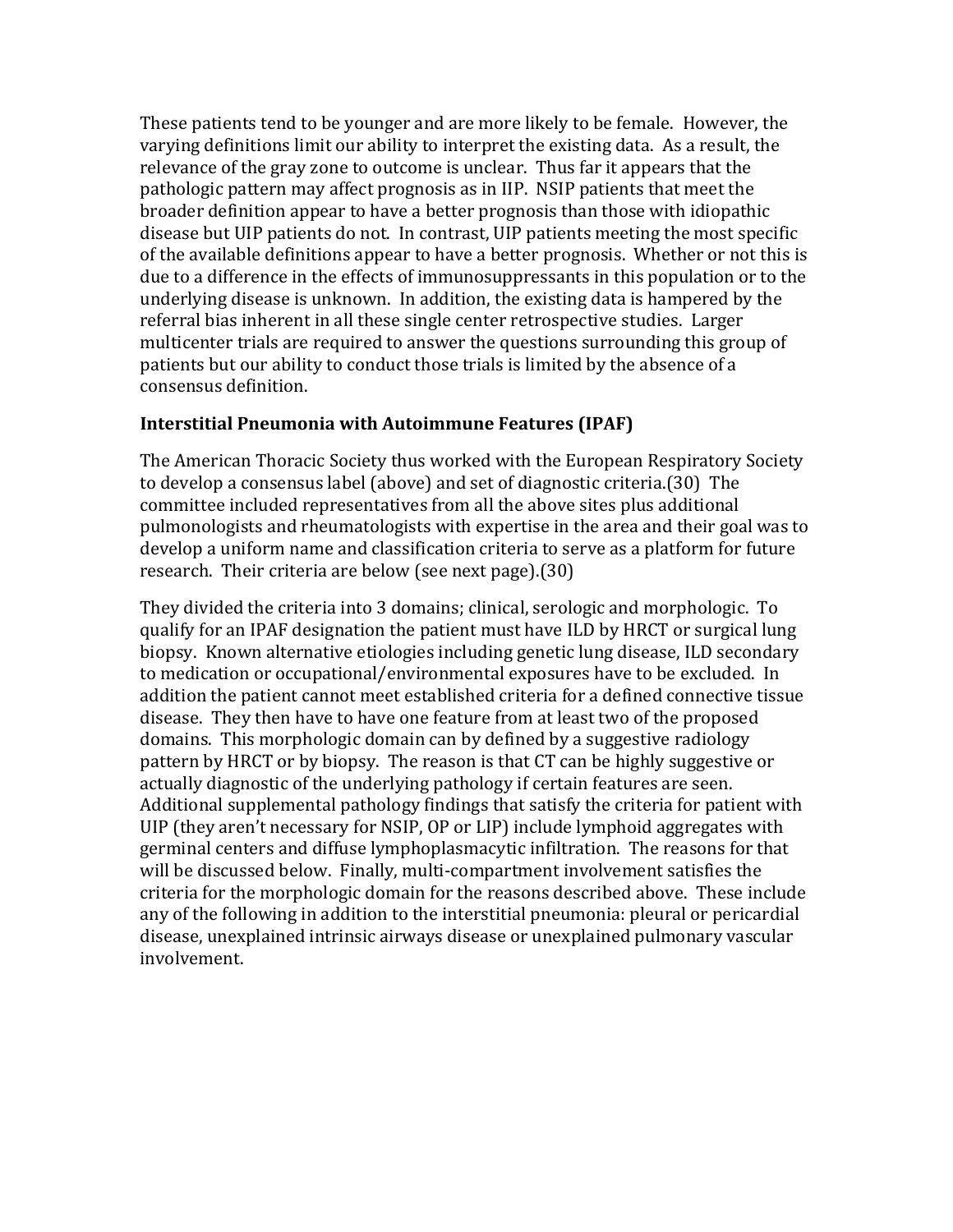#### TABLE 1 Classification criteria for "interstitial pneumonia with autoimmune features"

- 1. Presence of an interstitial pneumonia (by HRCT or surgical lung biopsy) and,
- 2. Exclusion of alternative aetiologies and,
- 3. Does not meet criteria of a defined connective tissue disease and,
- 4. At least one feature from at least two of these domains:
	- A. Clinical domain
	- **B.** Serologic domain
	- C. Morphologic domain

#### A. Clinical domain

- 1. Distal digital fissuring (i.e. "mechanic hands")
- 2. Distal digital tip ulceration
- 3. Inflammatory arthritis or polyarticular morning joint stiffness >60 min
- 4. Palmar telangiectasia
- 5. Raynaud's phenomenon
- 6. Unexplained digital oedema
- 7. Unexplained fixed rash on the digital extensor surfaces (Gottron's sign)

**B.** Serologic domain

- 1. ANA ≥1:320 titre, diffuse, speckled, homogeneous patterns or a. ANA nucleolar pattern (any titre) or
	- b. ANA centromere pattern (any titre)
- 2. Rheumatoid factor ≥2x upper limit of normal
- 3. Anti-CCP
- 
- 4. Anti-dsDNA<br>5. Anti-Ro (SS-A)
- 6. Anti-La (SS-B)
- 7. Anti-ribonucleoprotein
- 8. Anti-Smith
- 9. Anti-topoisomerase (Scl-70)
- 10. Anti-tRNA synthetase (e.g. Jo-1, PL-7, PL-12; others are: EJ, OJ, KS, Zo, tRS)
- 11. Anti-PM-Scl
- 12. Anti-MDA-5

C. Morphologic domain

- 1. Suggestive radiology patterns by HRCT (see text for descriptions):
	- a. NSIP
	- b. OP
	- c. NSIP with OP overlap
	- d. LIP
- 2. Histopathology patterns or features by surgical lung biopsy:
	- a. NSIP
	- b. OP
	- c. NSIP with OP overlap
	- $d.$  LIP
	- e. Interstitial lymphoid aggregates with germinal centres
	- f. Diffuse lymphoplasmacytic infiltration (with or without lymphoid follicles)
- 3. Multi-compartment involvement (in addition to interstitial pneumonia):
	- a. Unexplained pleural effusion or thickening
	- b. Unexplained pericardial effusion or thickening
	- c. Unexplained intrinsic airways disease<sup>#</sup> (by PFT, imaging or pathology)
	- d. Unexplained pulmonary vasculopathy

#### (30)

#### **Justifications**

The importance of including a clinical domain is demonstrated by several studies that show positive serology alone does not alter prognosis in patients with UIP.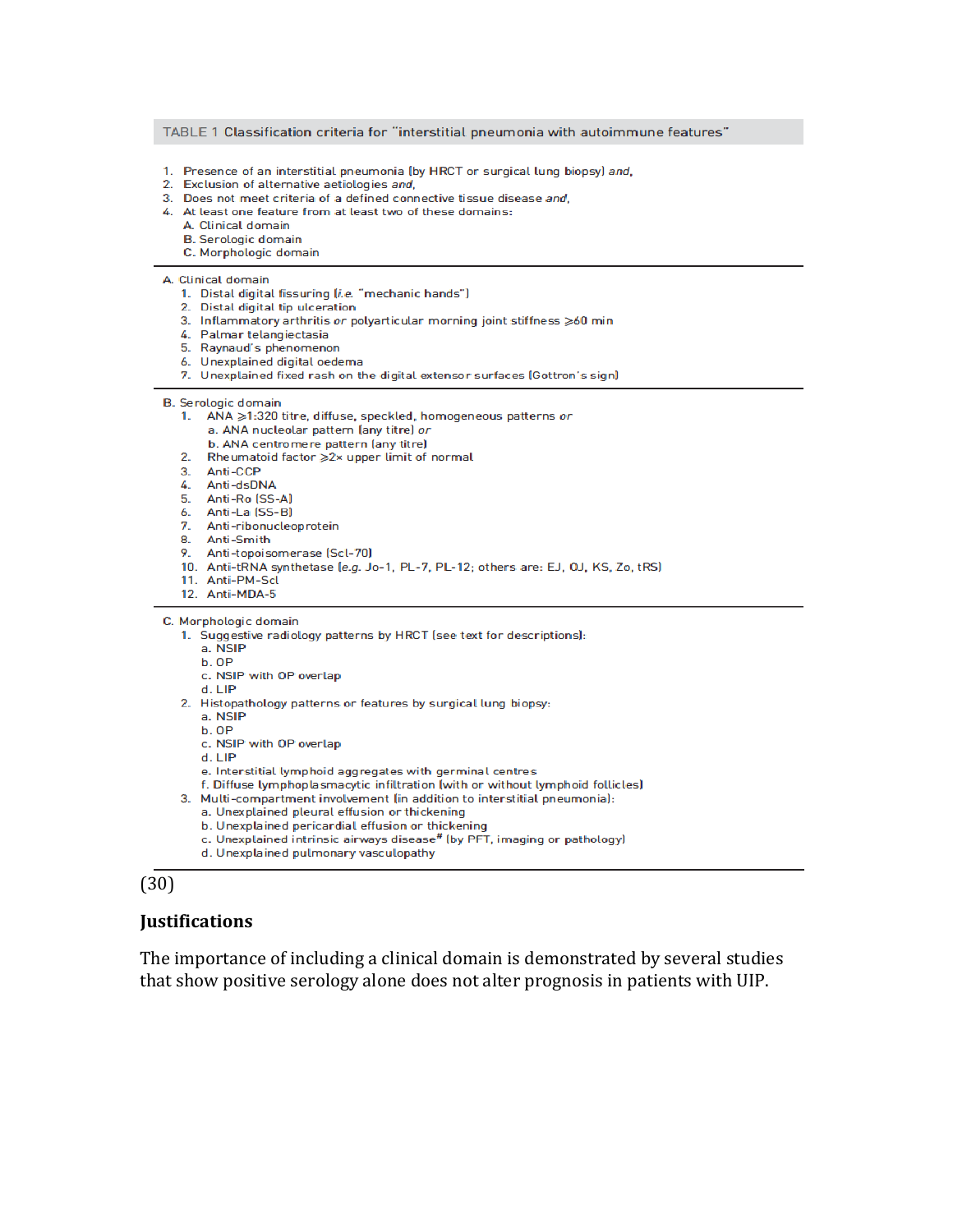

The largest trial was from the Mayo clinic and results are shown.(31) Similar findings were found in two other cohorts, one from Korea and the other from San Franciso.(13, 32) It is important to realize that most of the data in these trials is driven by ANA positivity at titers lower than the proposed 1:320 cutoff let alone the 1:1280 cutoff in the Vij trial that was associated with improved outcomes. Larger multicenter trials are required to exclude an effect of those titers or positivity in the more specific antibodies on prognosis.

Other studies show that rash, prolonged morning stiffness and Raynaud's are very uncommon in IPF but occur in a significant minority of patients meeting one of the above definitions.(19, 33) Importantly, there was no statistically significant difference in these manifestations between patients with well-defined CTD and

|                              |                                                     | a<br><b>UCTD<sup>e</sup></b> | b                                   | c                            |                 |                   |           |
|------------------------------|-----------------------------------------------------|------------------------------|-------------------------------------|------------------------------|-----------------|-------------------|-----------|
|                              |                                                     |                              | <b>IPAF</b>                         | $U$ -ILD                     |                 | a vsc a vsb b vsc |           |
|                              |                                                     | <b>Pts no. 52</b>            | Pts no. 35                          | Pts no. 15 p                 |                 | p                 | p         |
|                              | <b>Demographic features</b>                         |                              |                                     |                              |                 |                   |           |
|                              | Females % (F/M)                                     |                              | 86% (44/8) 69% (24/11) 60% (9/6) ns |                              |                 | <b>ns</b>         | ns        |
|                              | Pts mean age (yrs SD) <sup>b</sup>                  | $55 \pm 13$                  | $63 \pm 12$                         | $68 \pm 8.9$ 0.001 ns        |                 |                   | ns        |
|                              | Disease dur (mean yrs<br>SD) <sup>2</sup>           | $12.1 \pm 84$ 7.1 $\pm 3.1$  |                                     | $5.3 \pm 2.6$ 0.003 0.009    |                 |                   | ns        |
|                              | Follow-up (mean yrs SD) $6.1 \pm 4.4$ 3.9 $\pm$ 2.9 |                              |                                     | $3.5 \pm 2.2$ 0.027 0.019 ns |                 |                   |           |
|                              | <b>Clinical features</b>                            |                              |                                     |                              |                 |                   |           |
|                              | <b>Arthralgias</b>                                  | 91.4%                        | 66.7%                               | 57.1%                        | 0.05            | 0.04              | ns        |
|                              | <b>Arthritis</b>                                    | 34.3%                        | 12.9%                               | 0%                           | 0.009           | ns                | <b>ns</b> |
|                              | <b>Morning stiffness</b>                            | 40%                          | 17.8%                               | 0%                           | $0.004$ ns      |                   | ns        |
|                              | Puffy fingers                                       | 0%                           | 0%                                  | 0%                           | ns              | ns                | ns        |
|                              | <b>Myalgias</b>                                     | 20%                          | 40.6%                               | 30.4%                        | ns              | <b>ns</b>         | ns        |
|                              | Proximal muscle<br>weakness                         | 0%                           | 0%                                  | 0%                           | ns              | ns                | ns        |
|                              | Rash                                                | 54.3%                        | 23.3%                               | 0%                           | $≤0.001$ 0.02   |                   | ns        |
|                              | Phosensitivity                                      | 37.1%                        | 3.7%                                | 0%                           | 0.005           | $\leq 0.001$ ns   |           |
|                              | <b>Alopecia</b>                                     | 2.9%                         | 0.0%                                | 0%                           | ns              | ns                | ns        |
|                              | <b>Dermatitis</b>                                   | 2.9%                         | 3.6%                                | 0%                           | ns              | ns                | <b>ns</b> |
|                              | Mechanics' hand                                     | O%                           | 0%                                  | 0%                           | ns              | ns                | <b>ns</b> |
|                              | <b>Gottron's sign</b>                               | O%                           | 0%                                  | 0%                           | ns              | ns                | ns        |
|                              | <b>Skin ulcers</b>                                  | 2.9%                         | 0%                                  | 0%                           | ns              | ns                | ns        |
|                              | Oral ulceration                                     | 5.7%                         | 0%                                  | 0%                           | ns              | ns                | ns        |
|                              | Oral dryness                                        | 62.9%                        | 48.2%                               | 40%                          | ns              | ns                | ns        |
|                              | Ocular dryness                                      | 65.7%                        | 45.2%                               | 25%                          | 0.01            | ns                | ns        |
|                              | Dysphagia                                           | 19.4%                        | 0%                                  | 0%                           | ns              | 0.01              | <b>ns</b> |
|                              | Recurrent fever <sup>c</sup>                        | 10.3%                        | 0%                                  | 0%                           | ns              | <b>ns</b>         | ns        |
|                              | <b>Weight loss</b>                                  | 3.6%                         | 2.9%                                | 6.7%                         | ns              | <b>ns</b>         | ns        |
|                              | Raynaud's phen.                                     | 77.1%                        | 66.7%                               | 0.0%                         | $\leq 0.001$ ns |                   | ≤0.001    |
| those in the gray zone. Most | <b>Serositis</b>                                    | 14.3%                        | 15.4%                               | 6.7%                         | <b>ns</b>       | <b>ns</b>         | ns        |

group from France applied the IPAF definition to their population and compared it to IIP (called U-ILD in the table below).(34) As the table above shows, arthralgias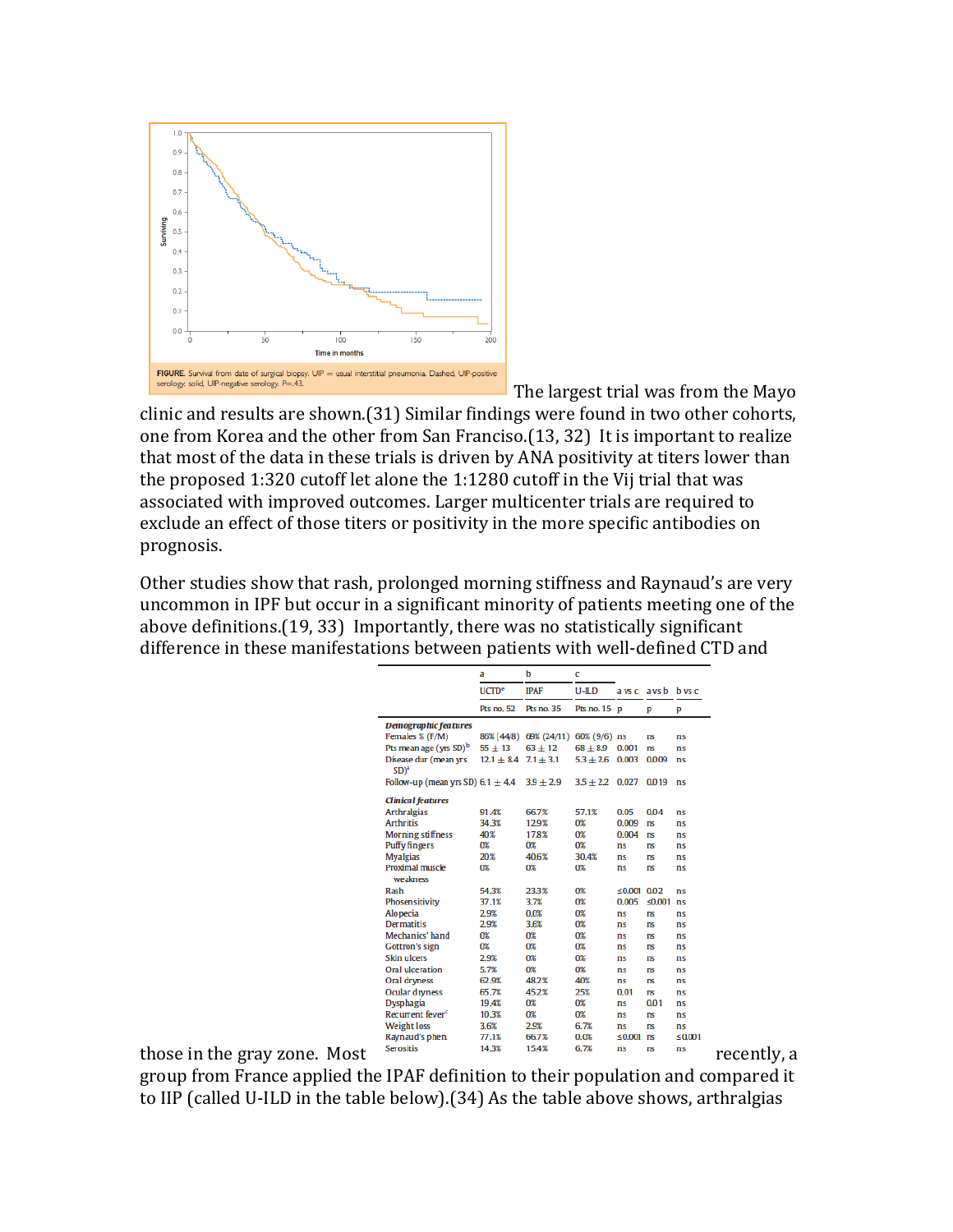are common in IIP. However, arthritis and morning stiffness are not. The same is true of Raynaud's and rash in general. The clinical features included in the IPAF definition thus appear reasonable and necessary.

As noted above any positive ANA is not reasonable, as it will capture a large percentage of normal individuals. The question thus becomes is there an appropriate cutoff. Studies have shown that an ANA of 1:320 occurs in 3% or less of normal individuals and the studies cited above show that the same is true in IPF.(32) In contrast, patients in the gray zone have an ANA greater than or equal to 1:320 between 40-80% of the time.(25, 34, 35) The ANA cutoff chosen thus appears to be a reasonable way to separate the populations. There is not enough data available to comment on the RF or the more specific antibodies, as the numbers are too small. However, all were uncommon in the IPF patients in all the above studies. Most were present in 3% or less. The only exceptions were the RNP and the SSA that were present in between 5-10% of IPF patients. In addition, there were significantly more ENA positive patients in the IPAF group than the IIP group in the Ferri trial.(34)

Several features in the morphologic domain deserve comment. First, is the use of NSIP, OP and LIP to satisfy the criteria. This is related to their relative frequencies. The vast majority of patients with LIP have Sjogren's disease. NSIP is more often than not secondary to a known cause.(7) CTD is one of the more common causes of NSIP and the same is true of OP. NSIP is the also most common underlying pathology in CTD and NSIP overlapping with OP is virtually always found in CTD. The presence of any of the above pathologies thus increases the pretest probability that the patient in question has a CTD. In contrast, UIP is more often than not idiopathic so its presence alone does not increase the pretest probability of an underlying CTD and it does not satisfy the morphologic criteria. However, certain accessory findings in UIP should increase one's suspicion. For example multicompartment involvement defined as interstitial involvement plus serosal, airway or vascular disease, does not occur in IIP and is common in CTD. This explains its inclusion in the IPAF criteria. The IPAF criteria also include interstitial lymphoid aggregates with germinal centers or diffuse lymphoplasmacytic infiltration. The data for those come from two sources. First, it is well known that the lung involvement precedes the onset of the connective tissues disease in a minority of patients, about 5-15% depending on the CTD involved. A pathologic predictor for the subsequent development of a full-blown CTD is the presence of lymphoid aggregates with germinal centers.(36) Lymphoid aggregates with germinal centers are also significantly more common in UIP secondary to CTD than in IPF.(13) The Song et al. trial also showed a statistical trend towards increased inflammation (i.e. diffuse lymphoplasmacytic infiltration) in CTD-UIP than in IPF.(13)

### **Preliminary Data**

True preliminary data outside of some of the patient characteristics discussed above does not yet exist. However, two additional studies deserve mention. The first is a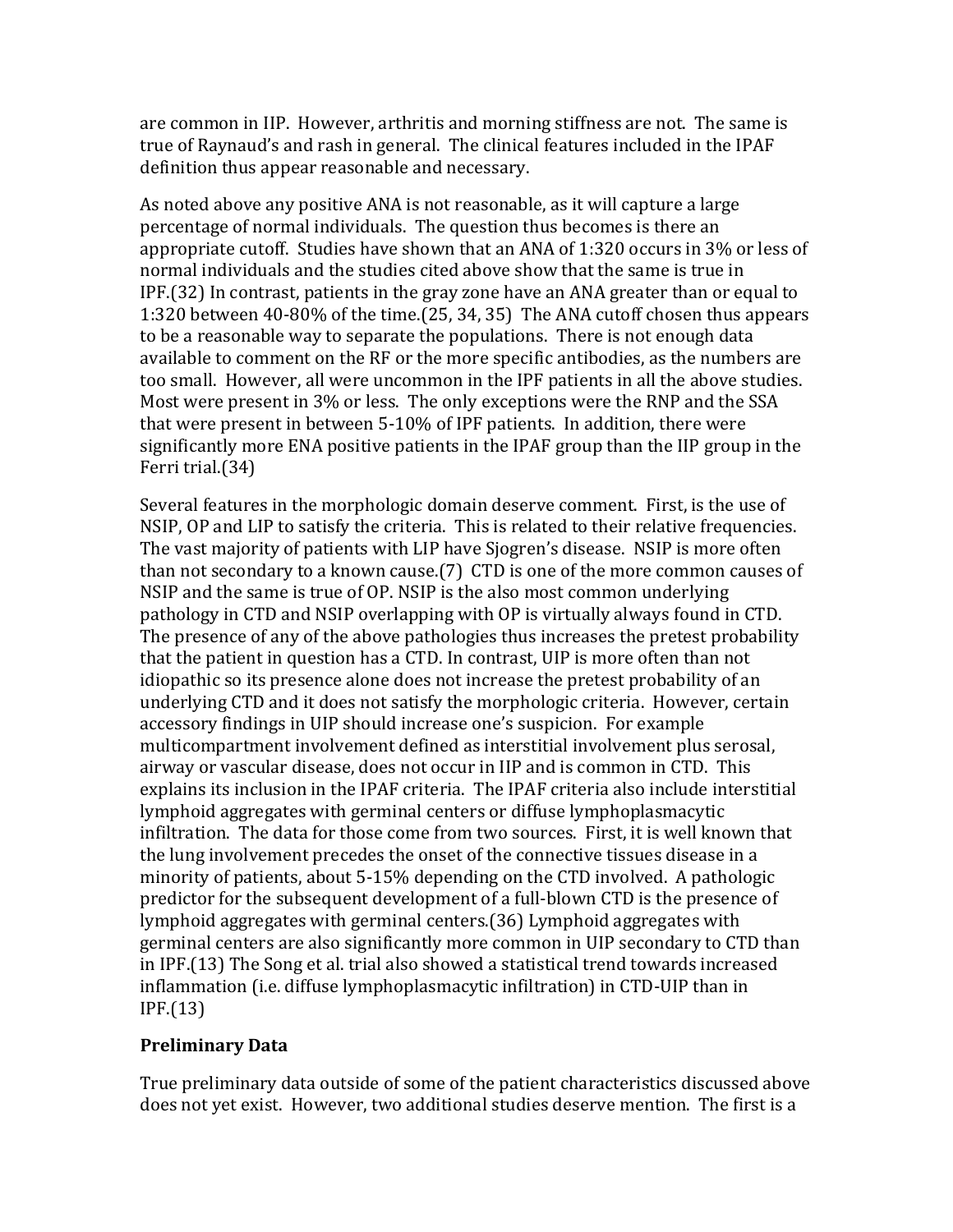study by Kim et al. from Korea, which is the largest cohort studied to date.(37) They used criteria similar to Corte, which are very similar to the IPAF criteria except that a morphologic domain was not included. All the patients defined as UCTD in this study thus had features that would fit in the clinical and serologic domains of the IPAF criteria. The study looked at 788 patients and found that 13.3% met the definition. The majority had UIP. Of the UIP patients though only 8% met the criteria as opposed to 23% of those with NSIP. Importantly, the outcome of the UCTD-UIP group was significantly better than IPF,



although not as good as UCTD NSIP. This is

encouraging that the criteria are identifying a clinically distinct patient group and confirms some of the earlier work that the underlying pathologic pattern effects prognosis in IPAF patients.

The only data on therapy is in the retrospective cohort trial of mycophenolate mofetil use in CTD-ILD discussed above.(18) As shown in the figure below when all the CTD-ILD groups are combined mycophenolate use reversed the declining PFT trend as shown by mixed effects modeling.



Importantly, this

study included patients with the LD-CTD designation and the PFT trend for that group followed a similar trajectory to the well-defined CTD patients as shown.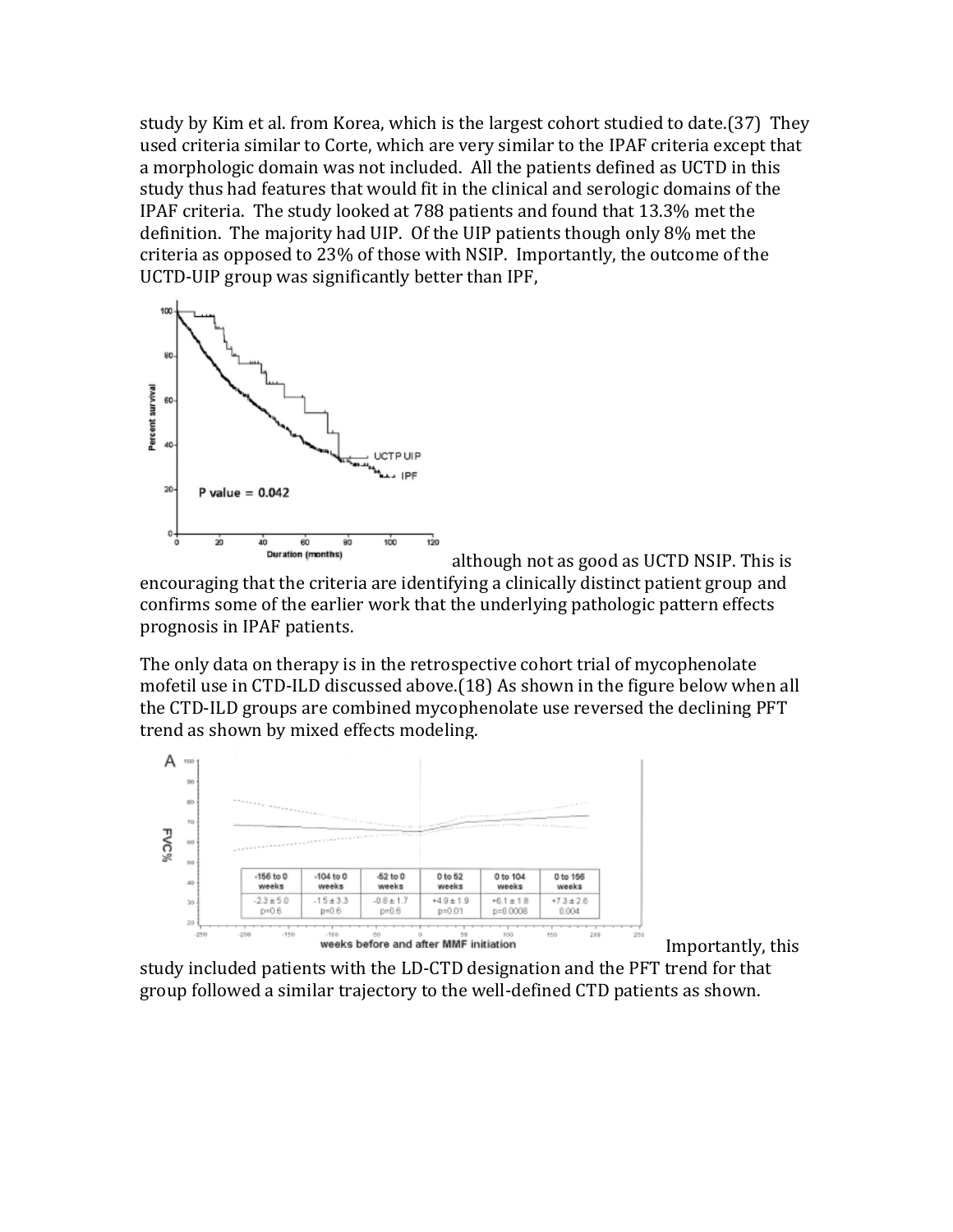

separate how many of the LD-CTD patients had UIP v. NSIP. However, the results are encouraging that an IPAF designation will have a meaningful therapeutic impact as well. Further study of larger populations with pre-defined subgroups according to the underlying pathologic pattern is still needed to have adequate preliminary data to justify multicenter randomized placebo controlled trials.

The study did not

#### **Conclusion**

Studies show that approximately 15-25% of the patients that we would currently classify as idiopathic interstitial pneumonia have some clinical, serologic or morphologic features suggesting autoimmunity. Determining whether or not this group of patients behaves similar to patients with well-defined connective tissue disease or to patients with idiopathic interstitial pneumonia is crucial as the ramifications with regard to the diagnostic evaluation, prognosis and therapy are potentially large. The new consensus criteria to define this group as interstitial pneumonia with autoimmune features (IPAF) provides the necessary framework for future studies and is thus an important step forward. The available preliminary data suggests that patients meeting IPAF criteria have a better prognosis and possibly a different response to therapy than patients with IPF, the most common and severe form of idiopathic interstitial pneumonia. However, further study multicenter trials are needed.

#### **References:**

1. Travis WD, Costabel U, Hansell DM, King TE, Jr., Lynch DA, Nicholson AG, et al. An official American Thoracic Society/European Respiratory Society statement: Update of the international multidisciplinary classification of the idiopathic interstitial pneumonias. Am J Respir Crit Care Med. 2013;188(6):733-48.

2. Bauer PR, Kalra S, Osborn TG, St Sauver J, Hanson AC, Schroeder DR, et al. Influence of autoimmune biomarkers on interstitial lung diseases: A tertiary referral center based case-control study. Respir Med. 2015;109(3):397-405.

3. Ryerson CJ, Vittinghoff E, Ley B, Lee JS, Mooney JJ, Jones KD, et al. Predicting survival across chronic interstitial lung disease: the ILD-GAP model. Chest. 2014;145(4):723-8.

4. Olson AL, Swigris JJ, Lezotte DC, Norris JM, Wilson CG, Brown KK. Mortality from pulmonary fibrosis increased in the United States from 1992 to 2003. Am J Respir Crit Care Med. 2007;176(3):277-84.

5. Raghu G, Chen SY, Yeh WS, Maroni B, Li Q, Lee YC, et al. Idiopathic pulmonary fibrosis in US Medicare beneficiaries aged 65 years and older: incidence, prevalence, and survival, 2001-11. Lancet Respir Med. 2014;2(7):566-72.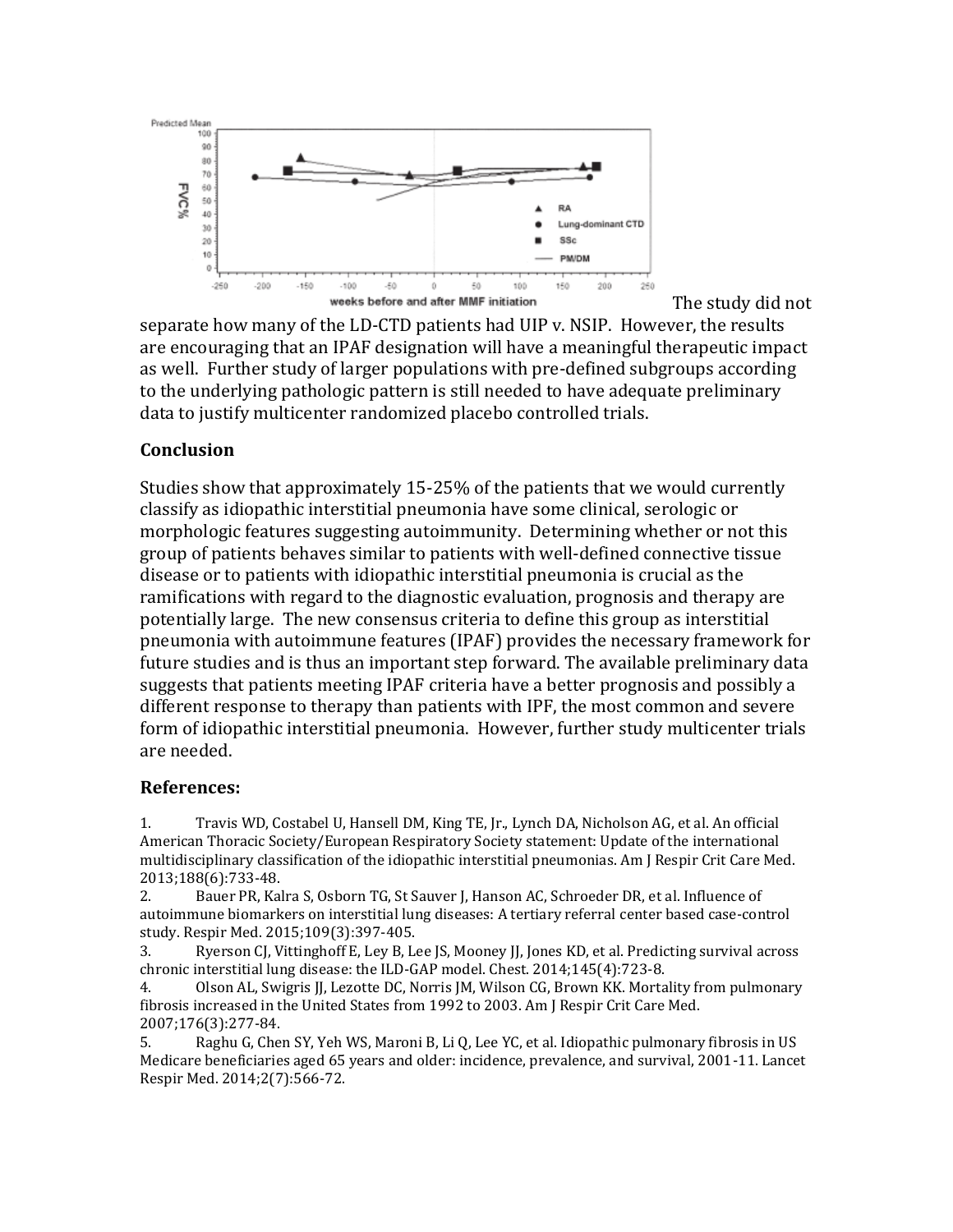6. Flaherty KR, Thwaite EL, Kazerooni EA, Gross BH, Toews GB, Colby TV, et al. Radiological versus histological diagnosis in UIP and NSIP: survival implications. Thorax. 2003;58(2):143-8.

7. Travis WD, Hunninghake G, King TE, Jr., Lynch DA, Colby TV, Galvin JR, et al. Idiopathic nonspecific interstitial pneumonia: report of an American Thoracic Society project. Am J Respir Crit Care Med. 2008;177(12):1338-47.

8. Idiopathic Pulmonary Fibrosis Clinical Research N, Raghu G, Anstrom KJ, King TE, Jr., Lasky JA, Martinez FJ. Prednisone, azathioprine, and N-acetylcysteine for pulmonary fibrosis. N Engl J Med. 2012;366(21):1968-77.

9. Fischer A, Richeldi L. Cross-disciplinary collaboration in connective tissue disease-related lung disease. Semin Respir Crit Care Med. 2014;35(2):159-65.

10. Leslie KO, Trahan S, Gruden J. Pulmonary pathology of the rheumatic diseases. Semin Respir Crit Care Med. 2007;28(4):369-78.

11. Park JH, Kim DS, Park IN, Jang SJ, Kitaichi M, Nicholson AG, et al. Prognosis of fibrotic interstitial pneumonia: idiopathic versus collagen vascular disease-related subtypes. Am J Respir Crit Care Med. 2007;175(7):705-11.

12. Nunes H, Schubel K, Piver D, Magois E, Feuillet S, Uzunhan Y, et al. Nonspecific interstitial pneumonia: survival is influenced by the underlying cause. Eur Respir J. 2015;45(3):746-55.

13. Song JW, Do KH, Kim MY, Jang SJ, Colby TV, Kim DS. Pathologic and radiologic differences between idiopathic and collagen vascular disease-related usual interstitial pneumonia. Chest. 2009;136(1):23-30.

14. Strand MJ, Sprunger D, Cosgrove GP, Fernandez-Perez ER, Frankel SK, Huie TJ, et al. Pulmonary function and survival in idiopathic vs secondary usual interstitial pneumonia. Chest. 2014;146(3):775-85.

15. Kim EJ, Elicker BM, Maldonado F, Webb WR, Ryu JH, Van Uden JH, et al. Usual interstitial pneumonia in rheumatoid arthritis-associated interstitial lung disease. Eur Respir J. 2010;35(6):1322-8.

16. Hoyles RK, Ellis RW, Wellsbury J, Lees B, Newlands P, Goh NS, et al. A multicenter, prospective, randomized, double-blind, placebo-controlled trial of corticosteroids and intravenous cyclophosphamide followed by oral azathioprine for the treatment of pulmonary fibrosis in scleroderma. Arthritis Rheum. 2006;54(12):3962-70.

17. Tashkin DP, Elashoff R, Clements PJ, Goldin J, Roth MD, Furst DE, et al. Cyclophosphamide versus placebo in scleroderma lung disease. N Engl J Med. 2006;354(25):2655-66.

18. Fischer A, Brown KK, Du Bois RM, Frankel SK, Cosgrove GP, Fernandez-Perez ER, et al. Mycophenolate mofetil improves lung function in connective tissue disease-associated interstitial lung disease. J Rheumatol. 2013;40(5):640-6.

19. Kinder BW, Collard HR, Koth L, Daikh DI, Wolters PJ, Elicker B, et al. Idiopathic nonspecific interstitial pneumonia: lung manifestation of undifferentiated connective tissue disease? Am J Respir Crit Care Med. 2007;176(7):691-7.

20. Kinder BW, Shariat C, Collard HR, Koth LL, Wolters PJ, Golden JA, et al. Undifferentiated connective tissue disease-associated interstitial lung disease: changes in lung function. Lung. 2010;188(2):143-9.

21. Suda T, Kono M, Nakamura Y, Enomoto N, Kaida Y, Fujisawa T, et al. Distinct prognosis of idiopathic nonspecific interstitial pneumonia (NSIP) fulfilling criteria for undifferentiated connective tissue disease (UCTD). Respir Med. 2010;104(10):1527-34.

22. Kondoh Y, Johkoh T, Fukuoka J, Arakawa H, Tanaka T, Watanabe N, et al. Broader criteria of undifferentiated connective tissue disease in idiopathic interstitial pneumonias. Respir Med. 2015;109(3):389-96.

23. Tan EM, Feltkamp TE, Smolen JS, Butcher B, Dawkins R, Fritzler MJ, et al. Range of antinuclear antibodies in "healthy" individuals. Arthritis Rheum. 1997;40(9):1601-11.

24. Assayag D, Kim EJ, Elicker BM, Jones KD, Golden JA, King TE, Jr., et al. Survival in interstitial pneumonia with features of autoimmune disease: A comparison of proposed criteria. Respir Med. 2015;109(10):1326-31.

25. Vij R, Noth I, Strek ME. Autoimmune-featured interstitial lung disease: a distinct entity. Chest. 2011;140(5):1292-9.